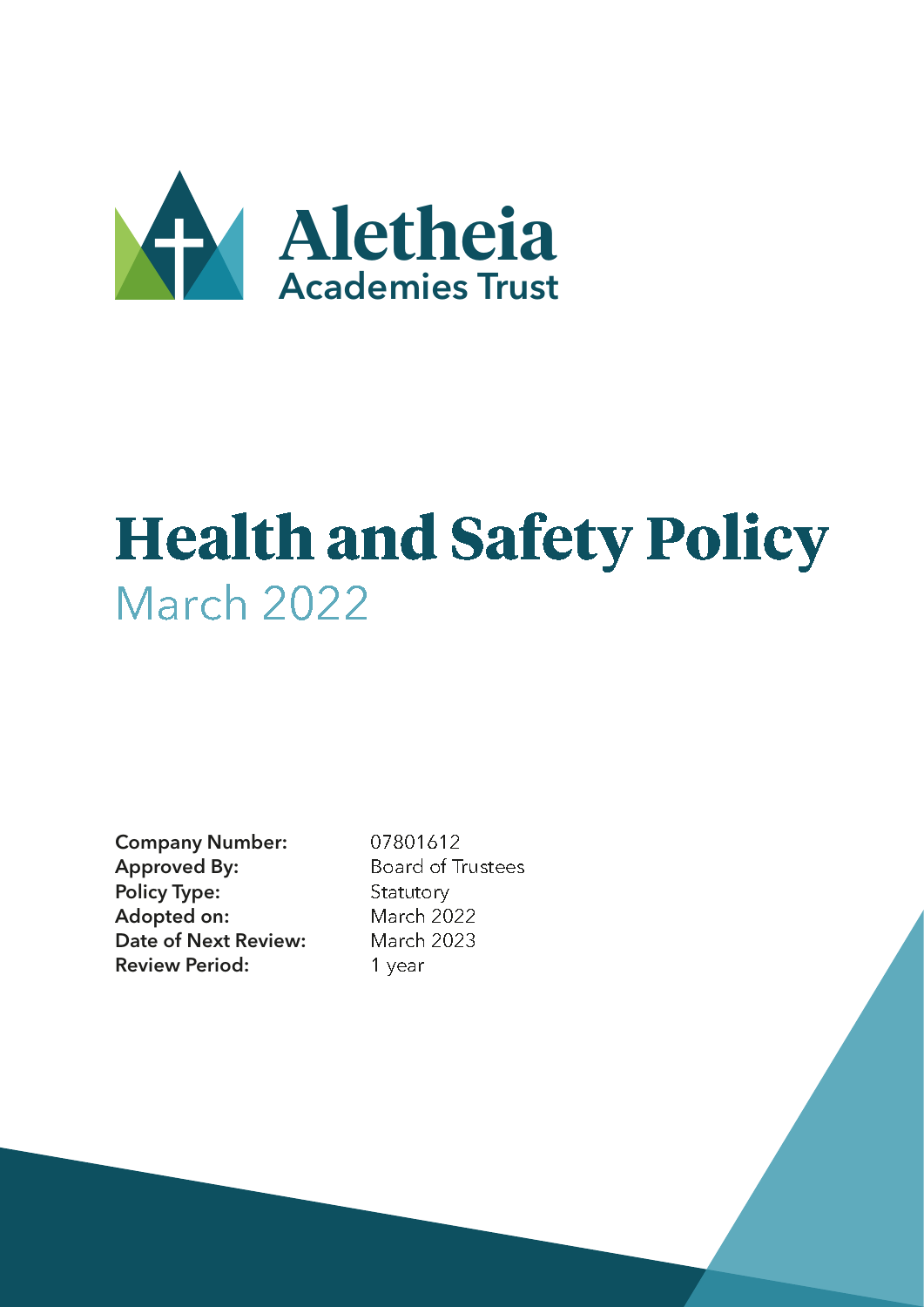## **Amendment Register**

Any amendments made to the Health and Safety Policy will be recorded below.

| <b>Date</b> | <b>Section Amended</b> | <b>Amendment made</b> | <b>Amendment made by</b> |
|-------------|------------------------|-----------------------|--------------------------|
|             |                        |                       |                          |
|             |                        |                       |                          |
|             |                        |                       |                          |
|             |                        |                       |                          |
|             |                        |                       |                          |
|             |                        |                       |                          |
|             |                        |                       |                          |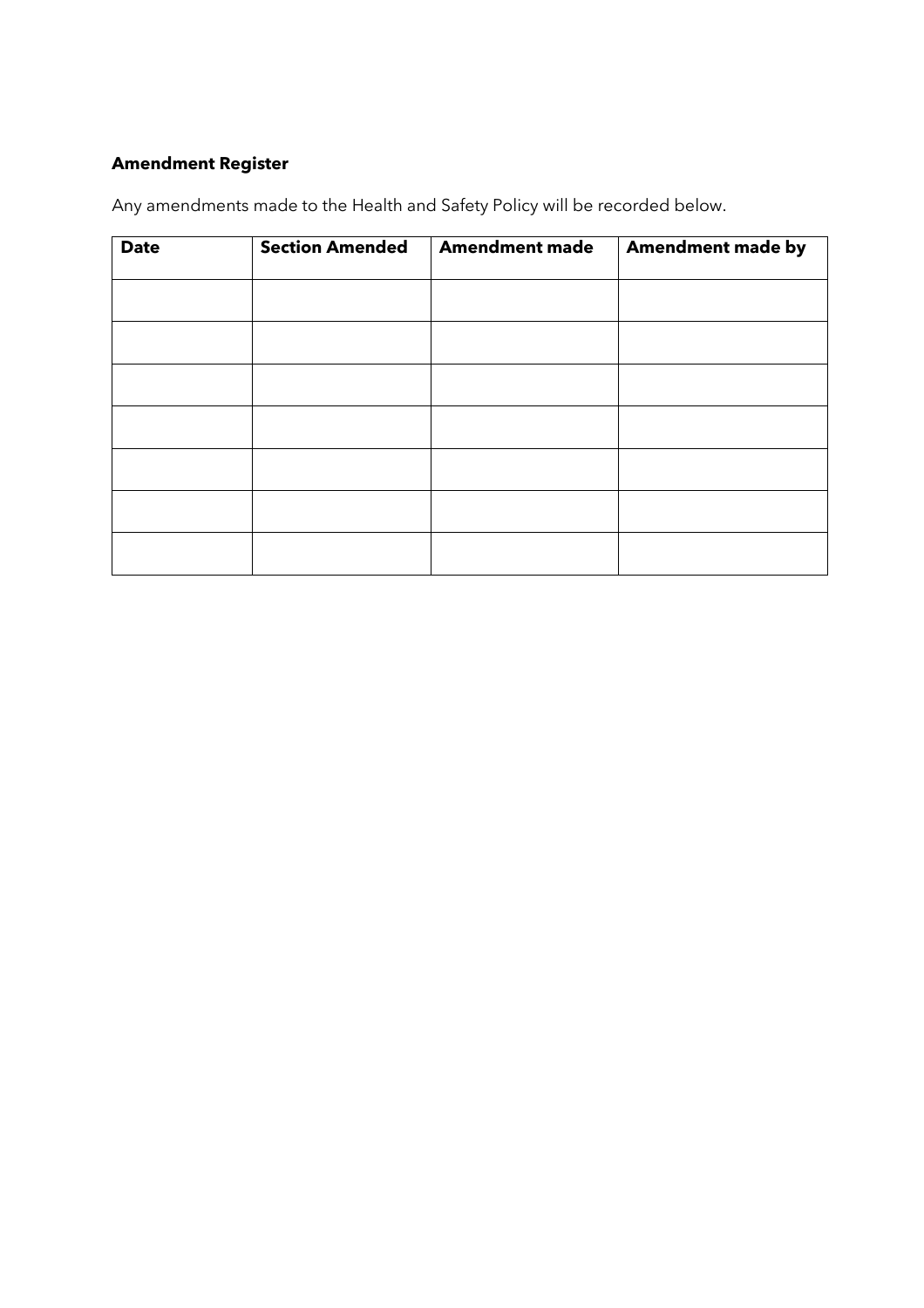## **Contents**

| 1.  |      |  |
|-----|------|--|
| 1.1 |      |  |
| 1.2 |      |  |
| 1.3 |      |  |
| 1.4 |      |  |
| 1.5 |      |  |
| 1.6 |      |  |
| 1.7 |      |  |
| 2.  |      |  |
| 3.  |      |  |
| 4.  |      |  |
| 5.  |      |  |
| 6.  |      |  |
| 7.  |      |  |
| 7.1 |      |  |
|     | 7.2. |  |
| 7.3 |      |  |
| 7.4 |      |  |
| 7.5 |      |  |
| 7.6 |      |  |
| 7.7 |      |  |
| 7.8 |      |  |
| 7.9 |      |  |
| 8.  |      |  |
| 10. |      |  |
| 11. |      |  |
|     |      |  |
|     |      |  |
|     |      |  |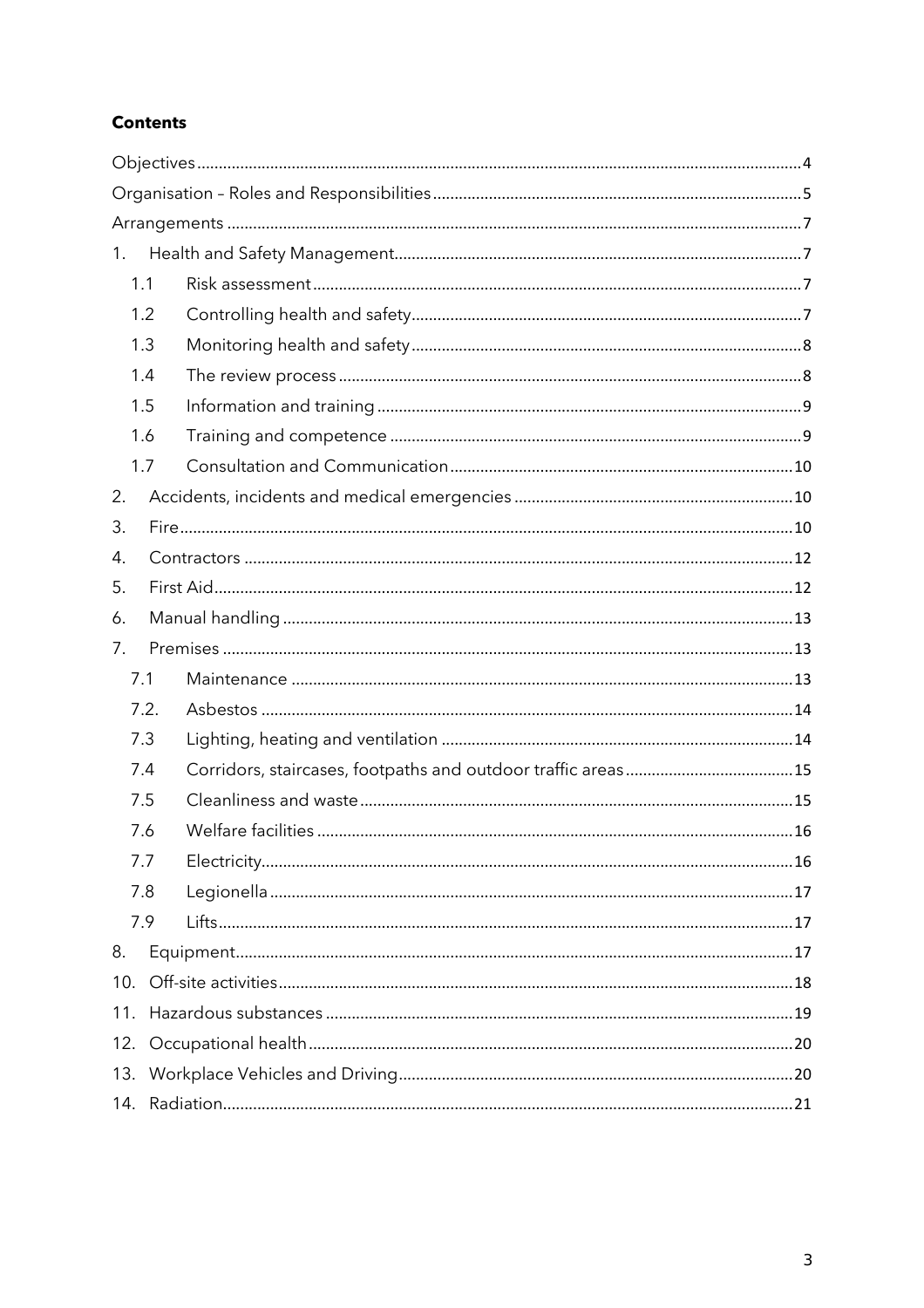## **Health & Safety Policy Statement of Intent**

It is the policy of the Aletheia Anglican Academies Trust Board of Trustees to do all that it reasonably can to provide a healthy and safe working and learning environment in all its schools. The Trust will comply with the provisions of the Health and Safety at Work Act 1974 and the Regulations that apply to the Trust's activities. The Trust is committed to the sensible and proportionate management of health and safety.

To achieve this, the Trust will, so far as is reasonably practicable, provide and maintain in all of its schools:

- plant and systems of work that are safe and without risks to health;
- arrangements for the safe use, handling, storage and transport of articles and substances;
- a workplace that is safe and poses no threat to health;
- any information, instruction, training and supervision that is necessary; and
- a working environment that provides adequate facilities for the employees' welfare while at work.

The Trust also recognises its duty of care towards those stakeholders who are not employees but who may be affected by its activities (pupils, parents, visitors and contractors) and will ensure that arrangements are kept in place to ensure their health and safety.

The Trust will review this Policy annually, or sooner if required, and make whatever changes are required to keep it up to date with current Trust and legislative requirements. The Policy and all future updates will be communicated with all Trust Governing Bodies, staff and necessary stakeholders.

## <span id="page-3-0"></span>**Objectives**

The Trust's objectives for the next 12 months are:

- To undertake baseline health and safety audits for all academies that have joined the Trust since autumn 2020;
- To review existing academies' progress against baseline health and safety audits;
- To raise the profile of health and safety management throughout the Trust via training, reviews and access to essential information

| Signed $A.f.d\nwith$<br>Chair of Board of Trustees | Date:             | $30th$ March 2022           |
|----------------------------------------------------|-------------------|-----------------------------|
| Signed                                             | $\mathsf{Date}$ : | 30 <sup>th</sup> March 2022 |

Chief Executive Officer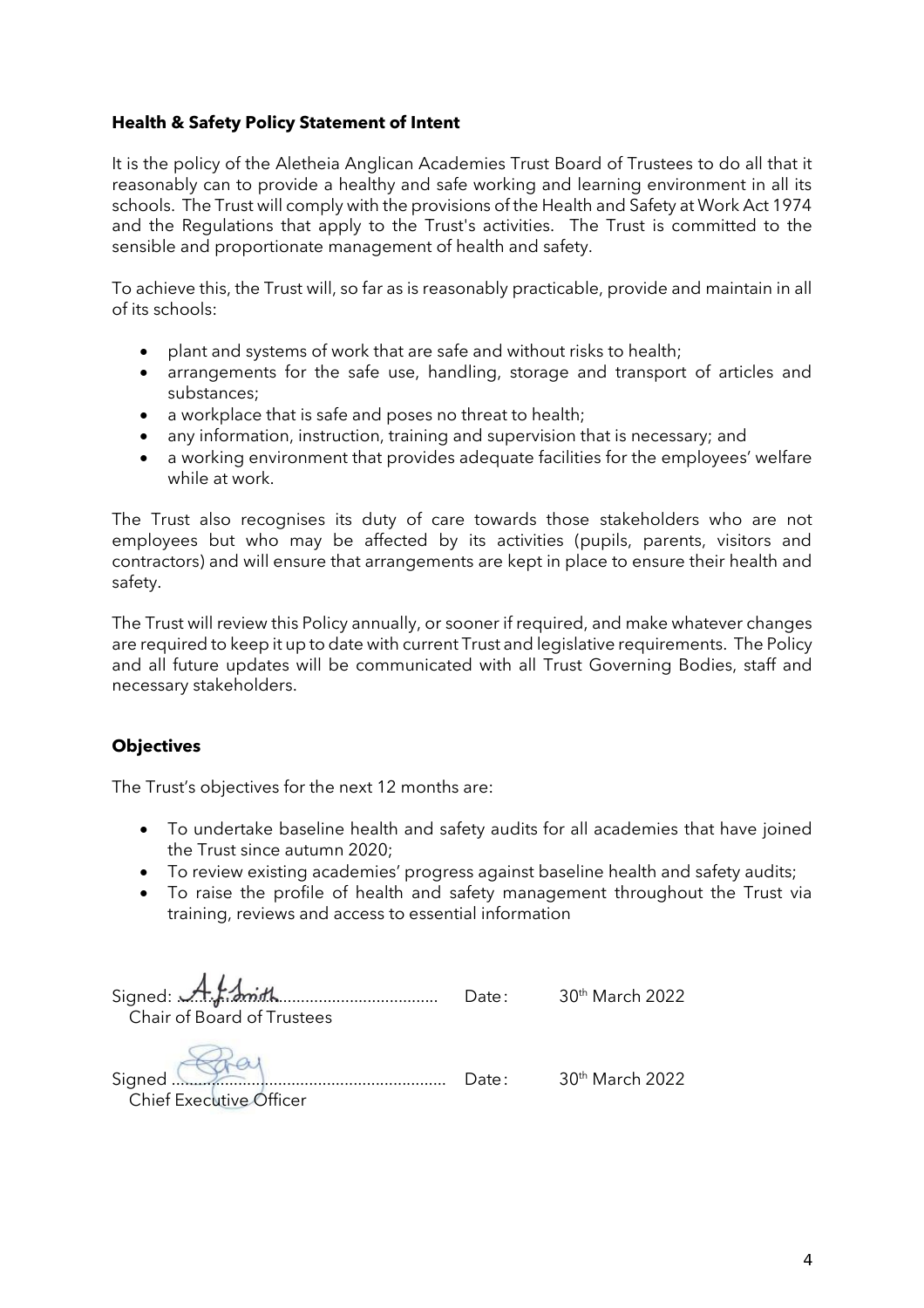# <span id="page-4-0"></span>**Organisation – Roles and Responsibilities**

| <b>Board of Trustees</b>                                                                                   | Taking overall responsibility and accountability for health<br>$\bullet$<br>and safety across the Trust;<br>Strategic policy making;<br>Setting in place a plan for implementing the policy that<br>$\bullet$<br>includes identifying priorities and setting objectives;<br>Ensuring that schools have sufficient resources to properly<br>implement the policy; and<br>Reviewing the effectiveness of the Trust policy annually, in<br>co-operation with the Trust Management Board and staff,<br>making any changes to the policy that are necessary                                                                                                    |
|------------------------------------------------------------------------------------------------------------|-----------------------------------------------------------------------------------------------------------------------------------------------------------------------------------------------------------------------------------------------------------------------------------------------------------------------------------------------------------------------------------------------------------------------------------------------------------------------------------------------------------------------------------------------------------------------------------------------------------------------------------------------------------|
| <b>Chief</b><br><b>Executive</b><br>Officer (delegated to<br><b>Operations</b><br><b>Trust</b><br>Officer) | Taking operational responsibility and accountability for the<br>$\bullet$<br>management of health and safety matters within the Trust;<br>and<br>Regularly reporting to the Board of Trustees to provide<br>$\bullet$<br>assurances that health and safety risk is properly managed                                                                                                                                                                                                                                                                                                                                                                       |
| Local<br>Governing<br><b>Bodies</b>                                                                        | Ensuring the Trust policy is implemented in their school;<br>$\bullet$<br>Monitoring the effectiveness of the health and safety policy<br>$\bullet$<br>in their school;<br>Ensuring school budgets take account of the resources<br>required to manage health and safety effectively;<br>Providing the Trust Operations Officer with accurate<br>information on their school's health<br>and<br>safety<br>performance; and<br>Reviewing the effectiveness of their school's health and<br>safety management, making any changes that<br>are<br>necessary                                                                                                  |
| Headteacher/Head of<br><b>School</b>                                                                       | Taking responsibility for the standards of health and safety<br>$\bullet$<br>in their School, delegating tasks as necessary;<br>Ensuring that systems and procedures are in place to<br>$\bullet$<br>implement the Trust's policy in their school, including<br>systems and procedures to assess and control risks to safety<br>and health;<br>Monitoring the effectiveness of the Trust policy in their<br>school;<br>Reviewing the school's systems and making any changes<br>that are necessary; and<br>Providing information on the school's health and safety<br>management to the Local Governing Body and Trust<br>Operations Officer as required; |
| <b>Business</b><br><b>School</b><br><b>Managers</b>                                                        | Supporting the Headteacher to effectively implement the<br>$\bullet$<br>health and safety arrangements within this Policy on site;<br>Liaising with the Trust Operations Officer on relevant<br>$\bullet$<br>changes in health and safety legislation, codes of practice,<br>guidance and Department for Education standards;                                                                                                                                                                                                                                                                                                                             |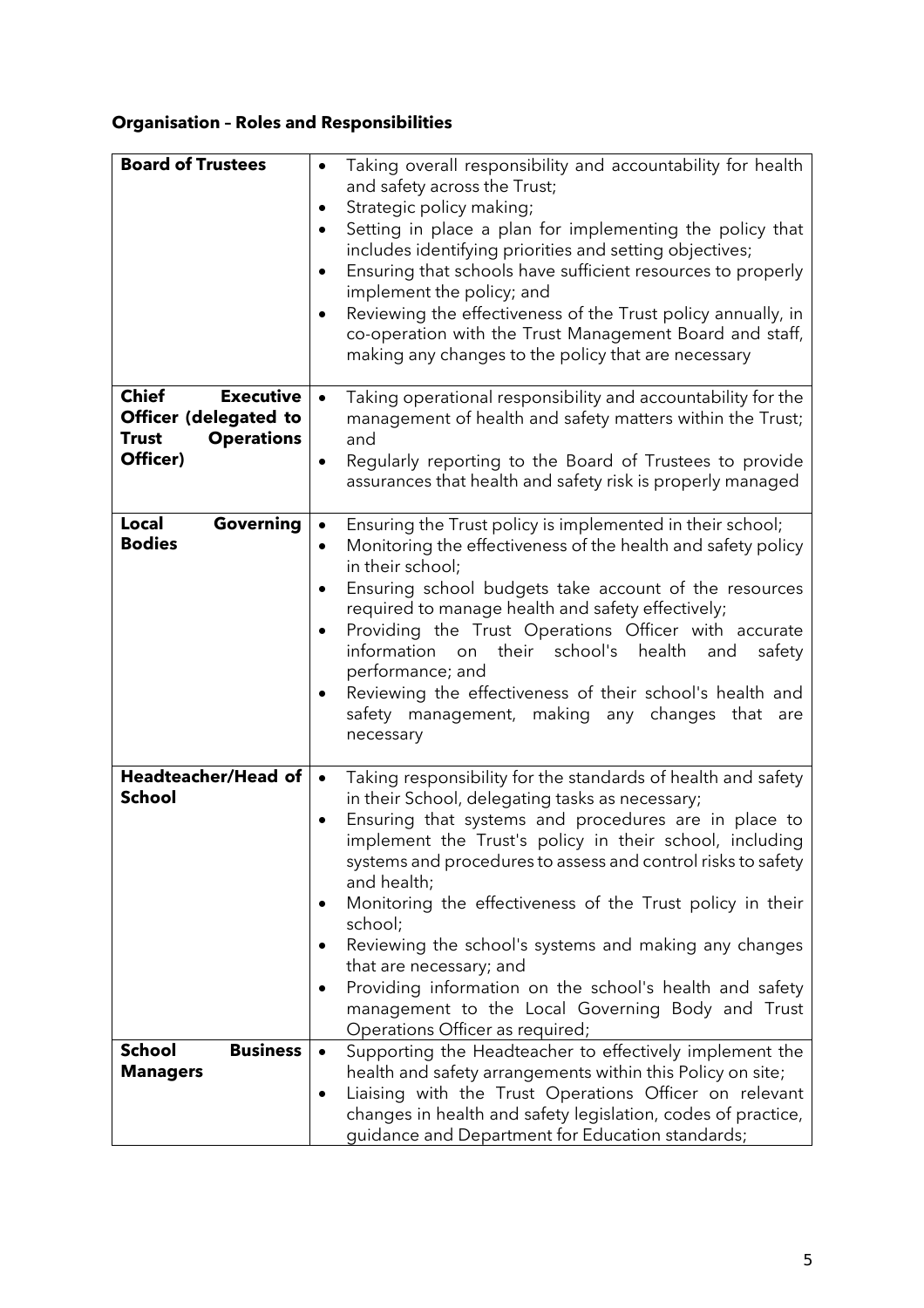| <b>Site Manager and/or</b><br>Caretaker(s)         | Supporting the Headteacher to ensure that systems and<br>$\bullet$<br>procedures are implemented to assess and control risks to<br>safety and health; and<br>Working with Premises staff to ensure that the site and<br>$\bullet$<br>facilities are maintained safely and without risks to health,<br>implementing procedures for<br>including<br>managing<br>contractors<br>School Business<br>the<br>Manager<br>Supporting<br>and<br>$\bullet$<br>Headteacher/Head of School to ensure that the School site<br>is managed and maintained safely and without risks to<br>health. This includes implementing procedures for<br>managing contractors |
|----------------------------------------------------|-----------------------------------------------------------------------------------------------------------------------------------------------------------------------------------------------------------------------------------------------------------------------------------------------------------------------------------------------------------------------------------------------------------------------------------------------------------------------------------------------------------------------------------------------------------------------------------------------------------------------------------------------------|
| <b>Catering Manager</b>                            | Ensuring the implementation of the Trust Policy for the<br>$\bullet$<br>delivery of the catering service, including systems and<br>procedures to assess and control risks to safety and health;<br>and<br>Ensuring the implementation of food hygiene requirements<br>٠                                                                                                                                                                                                                                                                                                                                                                             |
| <b>Heads of Department</b><br>and/or Phase Leaders | Ensuring the effective implementation of the Trust Policy<br>$\bullet$<br>within their areas of control, including the implementation<br>of systems and procedures to assess and control risks to<br>safety and health; and<br>Monitoring the effectiveness of the Trust policy within their<br>areas of control and providing feedback to<br>the<br>Headteacher/Head of School                                                                                                                                                                                                                                                                     |
| <b>Employees</b>                                   | Following the school's health and safety systems and<br>$\bullet$<br>procedures;<br>Taking reasonable care for their own health and safety and<br>$\bullet$<br>that of others who may be affected by their work activities,<br>especially pupils and visitors;<br>Co-operating with the School in its efforts to implement the<br>$\bullet$<br>Trust policy;<br>Feeding back comments and suggestions on the policy for<br>review;<br>Reporting any shortcomings in the policy to the<br>٠<br>Headteacher/Head of School; and<br>Reporting any serious hazards that they are unable to deal<br>with or defects in their equipment or premises       |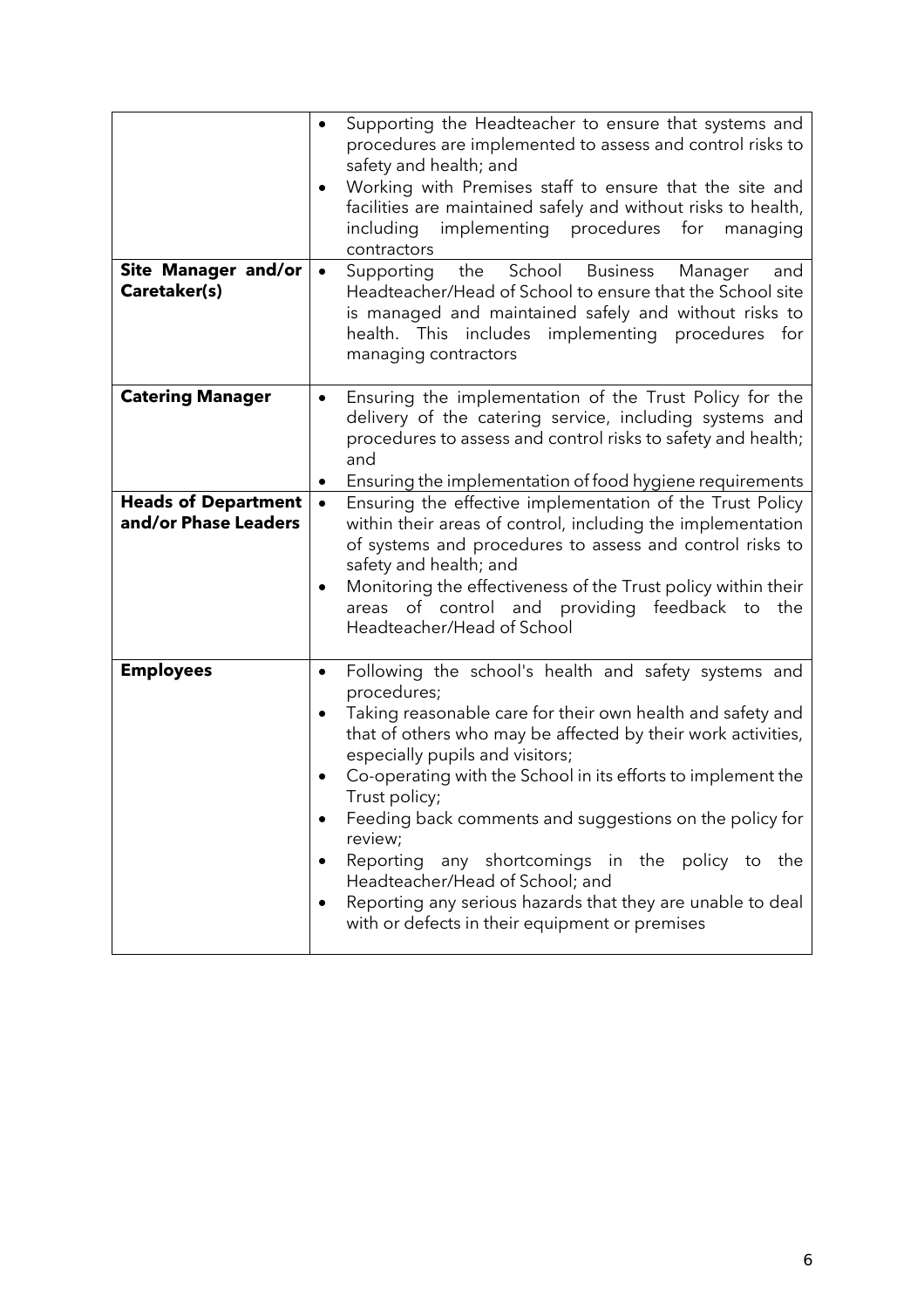## <span id="page-6-0"></span>**Arrangements**

#### <span id="page-6-1"></span>**1. Health and Safety Management**

#### <span id="page-6-2"></span>**1.1 Risk assessment**

- 1.1.1 Each Headteacher/Head of School shall ensure that their School's risks are properly assessed, using a system of risk assessment agreed across the Trust. The task of assessing risks is delegated, where necessary, to staff responsible for the work activity that is being assessed (such as the Site Manager, Heads of Department or the Educational Visits Co-ordinator) or the School Business Manager.
- 1.1.2 Where any risk assessment shows that action needs to be taken to reduce risks, the Headteacher/Head of School shall ensure that such actions are dealt with in a reasonable time. If there are insufficient resources to do this, the Headteacher alerts the Chair of Governors to the situation. The decision on how further resources will be provided rests with the Local Governing body.
- 1.1.3 Where risk assessments have identified a risk to a new or expectant mother, this shall be noted. Once an employee informs the School that she is pregnant, the employee's line manager shall discuss with her how the work can be altered to reduce those risks. If there is still a risk that cannot be properly controlled, the Headteacher shall find alternative work for her. If this is not feasible, then the employee shall be suspended from work on full pay.
- 1.1.4 All risk assessments shall be reviewed either when circumstances change and they may no longer be valid or, if nothing has changed, annually.
- 1.1.5 The results of these reviews shall be recorded and any changes that are shown to be needed passed on to the Headteacher/Head of School who shall ensure that these changes are made.
- 1.1.6 The Local Governing Body shall appoint a Governor with responsibility for the oversight of Health and Safety of the School to review the task-specific risk assessments periodically, with the person whose work it covers, to check that risks are being adequately controlled and that risk controls are sensible and proportionate.

#### <span id="page-6-3"></span>**1.2 Controlling health and safety**

- 1.2.1 The Trust shall ensure that all those who have health and safety responsibilities clearly understand what they must do to discharge those responsibilities and that they have the time and resources they need to fulfil them.
- 1.2.2 The Schools seek expert help and advice on any health and safety matter that is beyond the competence of their own staff. Advice shall be sought from the Trust Operations Officer in the first instance
- 1.2.3 The Trust Operations Officer shall receive an annual report on each School's health and safety from the Chair of Governors of each of the Schools. The report is discussed and if there are any matters that need to be addressed, a meeting is held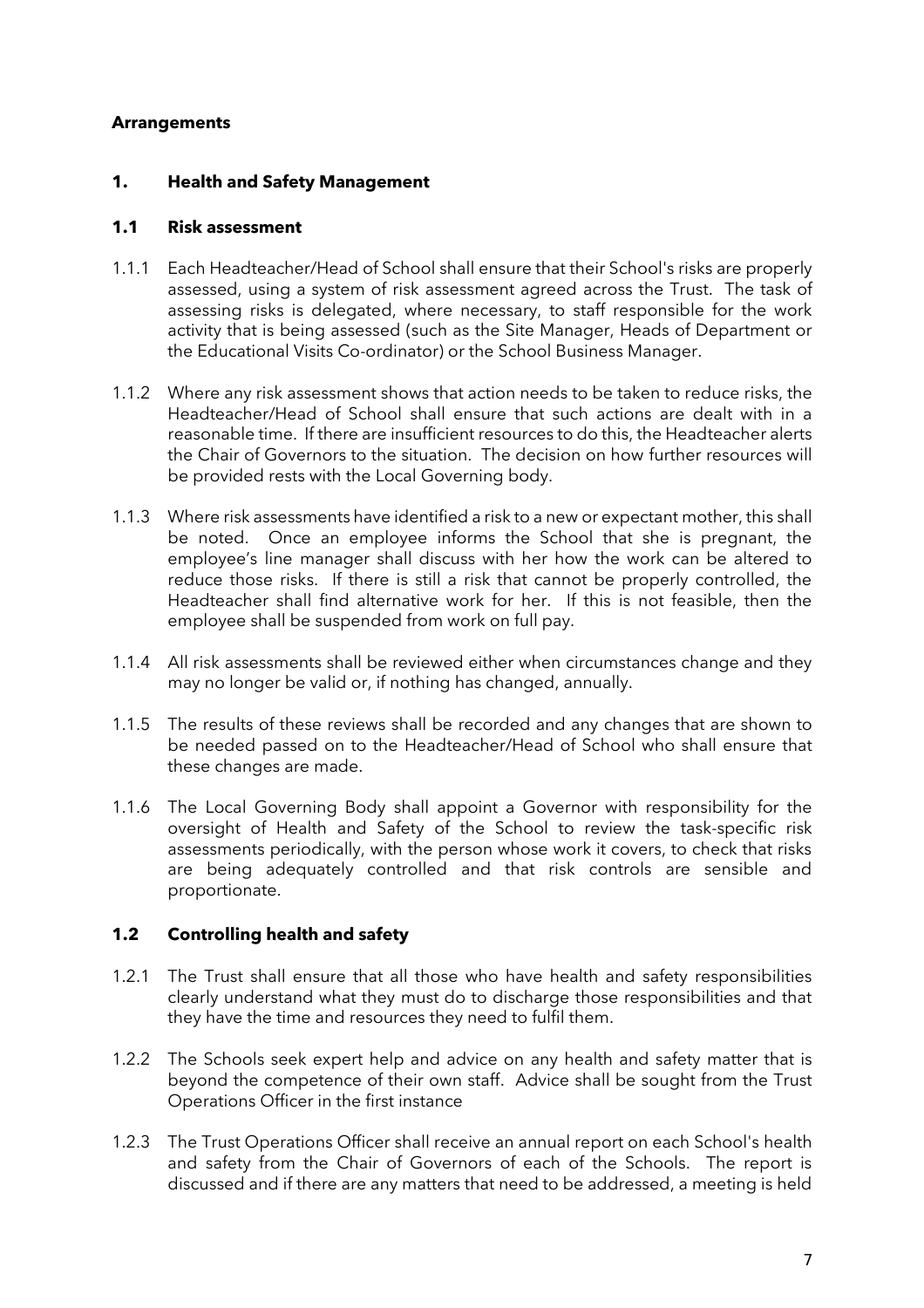with the Chair of Governors concerned, along with the Health and Safety Governor of the School and the Trust Operations Officer.

## <span id="page-7-0"></span>**1.3 Monitoring health and safety**

- 1.3.1 Every school shall undertake a programme of active monitoring to ensure that all health and safety measures are in place and are effective. The programme shall include, amongst other things, such methods as document checks, premises inspections, fire precautions checks, play equipment checks. The Headteacher/Head of School draws up a programme of monitoring and delegates the work of monitoring where necessary to an appropriate member of staff, making use of documents such as [Workplace Inspection Forms.](https://saintgeorgescofeschool647-my.sharepoint.com/:w:/g/personal/thomasn_saintgeorgescofe_kent_sch_uk/EWZrdl4T89lLrj1P-f_Ts7IBrrm_ZwSgrvGoE6HHesruzg?e=iWMTt8) The Governing Body shall ensure that the programme is appropriate for the School and that it is effective. The Health and Safety Governor will take part in such monitoring as is appropriate for the School.
- 1.3.2 The results of such monitoring shall be reviewed by the Headteacher and School Business Manager, who analyse the information to identify problem areas or common problems across the School. A report shall be provided to the Governing Body to an agreed timetable - quarterly or termly, as appropriate. The reports are discussed by the Governing Body who ensure that outstanding matters are closed within a reasonable time.
- 1.3.3 The Headteacher/Head of School ensures that accident and incident data is recorded in sufficient detail to establish whether health and safety measures need to be changed. The information is analysed to identify trends or underlying problems that need to be addressed to prevent a recurrence of incidents.
- 1.3.4 The School Business Manager sends a termly report to the Governing Body, summarising the accident and incident data and identifying any action that they or the Governors need to take.
- 1.3.5 Every Local Governing Body shall submit a report on accident and incident data to the Trust Operations Officer twice per year, or sooner if there has been a reportable incident.

## <span id="page-7-1"></span>**1.4 The review process**

- 1.4.1 Employees shall be consulted, through their elected health and safety representatives, on how well the health and safety management system is working and what improvements need to be made.
- 1.4.2 Each Local Governing Body shall review its School's monitoring information and the results of staff consultations to decide whether the way the Trust policy is effectively implemented or needs to be changed. A report of the discussions is sent to the Trust Operations Officer.
- 1.4.3 The Trust Operations Officer shall review annually the results of the Governors' reviews and decide on the changes that need to be made to the Trust policy or the processes in place for implementing it in the Schools.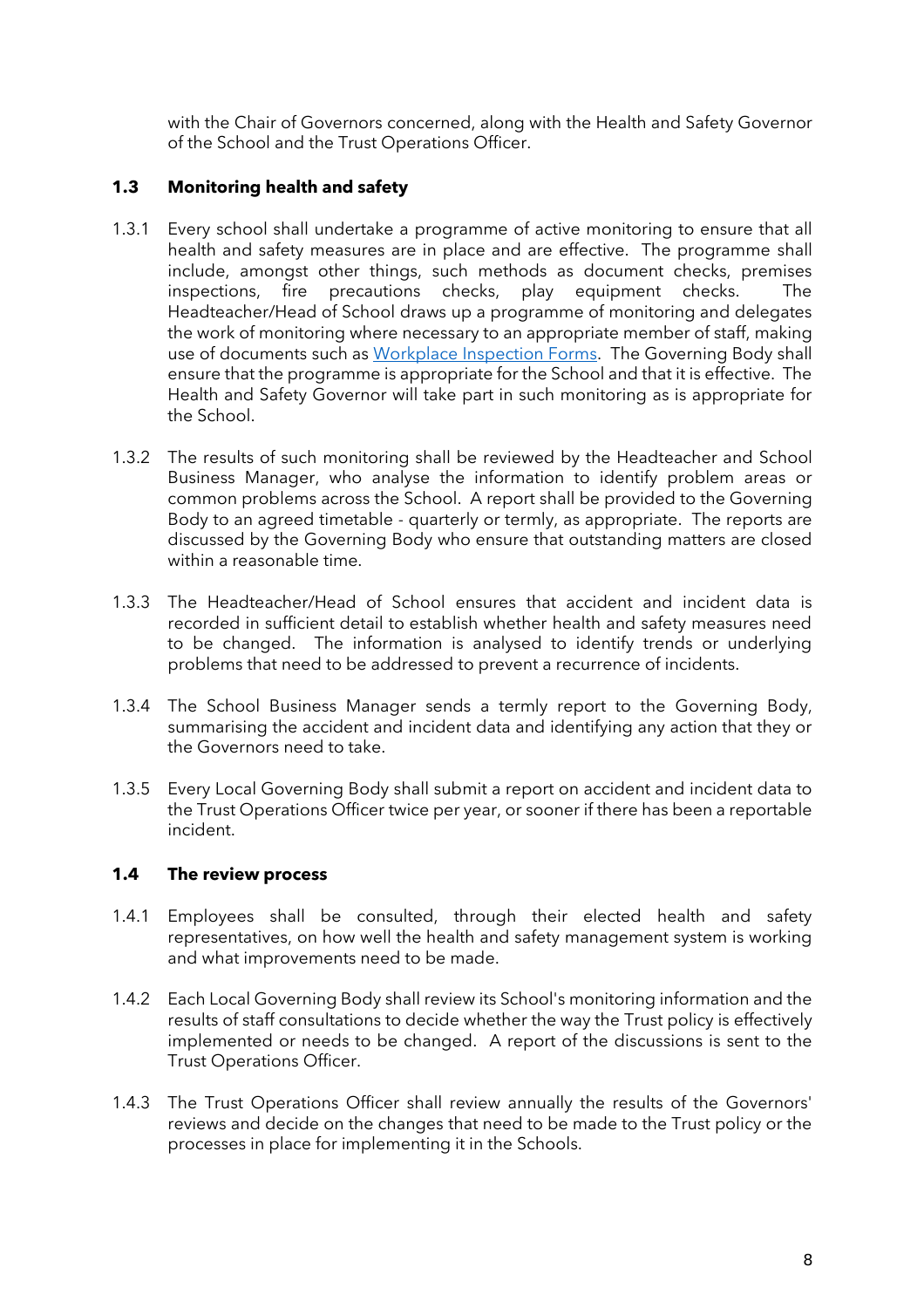## <span id="page-8-0"></span>**1.5 Information and training**

- 1.5.1 The Headteacher, with the assistance of the Health and Safety Governor, shall ensure that all employees have comprehensible and relevant information on the following:
	- the risks to their health and safety identified by the risk assessments;
	- the control measures in place;
	- the procedure to be followed in the event of fire;
	- the names of the fire wardens/marshals; and
	- the names of qualified first aiders appointed by the School
- 1.5.2 The Board of Trustees shall keep abreast of changes to health and safety legislation or best practice that could affect the implementation of the Trust policy in the Schools or decisions made by the Board, via the Trust Operations Officer. If the Trust's policy needs to be changed, this is done by the Board and the changes communicated immediately to the Local Governing Bodies and Trust Management Board.
- 1.5.3 The School Business Manager of each School holds a training matrix showing which employees need specific health and safety training, first aid training and fire training and ensures that training is given or refreshed promptly.

## <span id="page-8-1"></span>**1.6 Training and competence**

- 1.6.1 The Trust has a 'competent person' who gives advice to the Trust Operations Officer and to the Schools on complying with health and safety law. The Competent Person is available to brief, advise and guide each Local Governing Body, Headteacher/Head of Schools and School Business Managers and designated Health and Safety Governors, on health and safety matters. The Trust Operations Officer will predominantly be the Trust's point of contact with the Competent Person.
- 1.6.2 Every member of staff shall be given induction training, which includes health and safety matters, such as the fire and emergency procedures, the results of risk assessments in their area of work and the control measures that are in place. This training is given before the member of staff begins work where possible but no later than two weeks after their start date.
- 1.6.2 All members of staff shall have basic health and safety training within their first year. This is repeated as often as necessary to ensure that they are aware of new health and safety legislation and codes of practice.
- 1.6.3 All members of staff who need additional training in order to work safely, such as manual handling training, working at height or using equipment, shall be given the appropriate training before they take up their duties, where possible, or no later than three weeks afterward.
- 1.6.4 Employment agencies who provide staff for the Schools shall be given information on the training and qualifications their staff will need to do their work safely before they begin work in any of the Schools.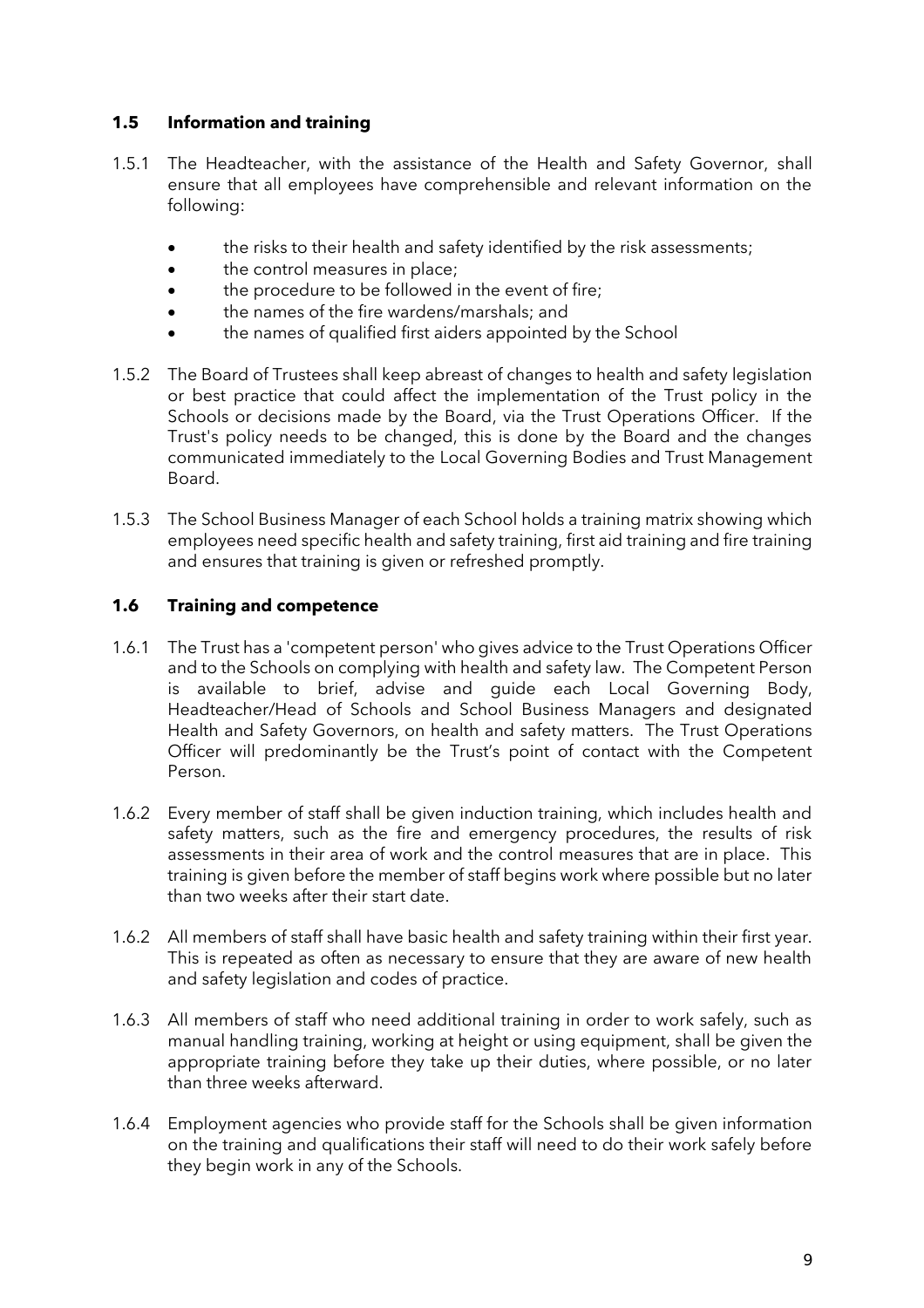## <span id="page-9-0"></span>**1.7 Consultation and Communication**

- 1.7.1 The Trust and Trust schools shall ensure effective communication of health and safety information up, down and across the organisation.
- 1.7.2 The Trust shall create a Health and Safety Committee to include members from each School to discuss relevant issues. The Health and Safety Committee shall meet three times per year.
- 1.7.3 The Headteacher/Head of School shall ensure that staff are consulted on:
	- the introduction of any measure which may substantially affect their health and safety at work;
	- arrangements for getting competent people to help them comply with health and safety laws;
	- information on the risks and dangers arising from their work, measures to reduce or eliminate risks and what employees should do if they are exposed to a risk;
	- the planning and organising of health and safety training; and
	- the health and safety consequences of introducing new technology.

## <span id="page-9-1"></span>**2. Accidents, incidents and medical emergencies**

- 2.1 All accidents, incidents and medical emergencies involving staff, pupils, contractors or visitors shall be recorded using the Trust's [online accident/incident form.](https://forms.office.com/Pages/ResponsePage.aspx?id=XHPhzqA1v0aRW8QcdqVbV22UiJK7kspIuDeEPgH5OhBUMFRURVM2WVZSUkdQSTNJWlk1UVVFUkowMyQlQCN0PWcu&wdLOR=c7E8357AB-152A-4589-99E4-1FCCEBDFF9C8)
- 2.2 Accidents to staff, pupils, contractors or visitors to the School shall be reported immediately to the Headteacher/Head of School.
- 2.3 All accidents, incidents and cases of work-related ill-health that are reportable under the Reporting of Injuries, Diseases and Dangerous Occurrences Regulations 2013 (RIDDOR) shall be reported immediately to the Trust Operations Officer, the Headteacher/Head of School and the Trust's Competent Person, The Bradley Group Ltd.
- 2.4 The Headteacher or the School Business Manager for each School is responsible for reporting such accidents to the Health and Safety Executive (HSE), with assistance where necessary from the Trust Operations Officer and/or the Bradley Group Ltd.
- 2.5 The Headteacher/Head of School and Health and Safety Governor shall investigate incidents that did or could have led to injury or long-term damage to health, to establish both the immediate and underlying causes and establish what needs to be done to prevent a recurrence. A report of the investigation shall be sent to the Trust Operations Officer.

## <span id="page-9-2"></span>**3. Fire**

3.1 The School Business Manager of each School shall ensure that a competent person assesses the risk of fire and shall be responsible for reviewing the assessment if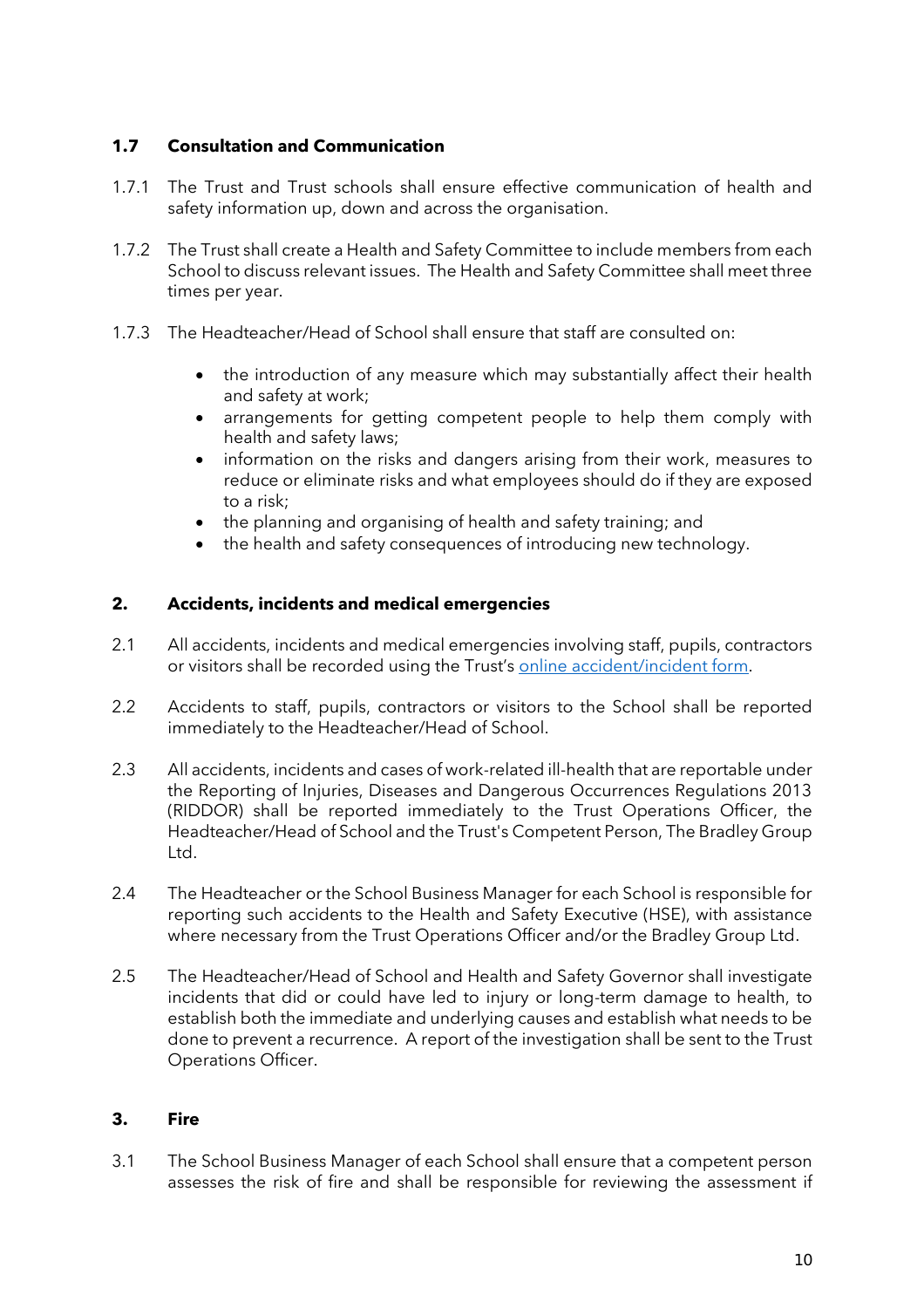changes are made to the premises, the activities that are carried on the premises change, or on an annual basis. Such reviews shall be recorded in writing.

- 3.2 Using the results of those assessments the School Business Manager shall issue a fire emergency plan that includes:
	- the system for calling the Fire Service;
	- the names of those responsible for liaising with the Fire Service upon their arrival;
	- a clear evacuation plan;
	- a plan for putting the School back into operation following an emergency; and
	- a process for reviewing the plan after an emergency or after fire drills.

A copy of the plan is kept available by the School Business Manager and shall be saved onto the school's shared network. A copy shall also be displayed on site.

- 3.3 Fire Wardens/Marshalls shall be appointed by the School Business Manager, in consultation with staff. Those appointed are responsible for ensuring that their area of the School is properly evacuated in the event of a fire.
- 3.4 The fire evacuation procedures to be followed are to be displayed in every room in the School and, where appropriate, in corridors and other common areas. These procedures should be pointed out to visitors, contractors and new staff as soon as they come onto School premises.
- 3.5 Fire drills shall take place at least once a term. The School Business Manager shall ensure that the time taken for evacuation is recorded along with any comments from staff on how the drill was conducted or any difficulties that arose during the drill.
- 3.6 In order to include everyone in the roll call in the event of a fire, all pupils are recorded in class registers and all contractors and visitors to the School electronically sign in at Reception on arrival. Where possible, visitors are accompanied while they are on the School premises.
- 3.7 The fire alarm system and emergency lighting shall be tested weekly and the results recorded in a log. Any defects that become apparent are rectified immediately. Fire alarm and emergency lighting maintenance is undertaken by a competent contractor at the appropriate intervals.
- 3.8 Fire extinguishers and fire blankets are checked by Premises staff fortnightly to ensure they are in the right place and have not been tampered with. The annual thorough inspection and maintenance of this equipment is done by a competent contractor.
- 3.9 Fire exits and fire evacuation routes are checked weekly by premises staff to ensure they are not blocked, either inside or outside, and are useable.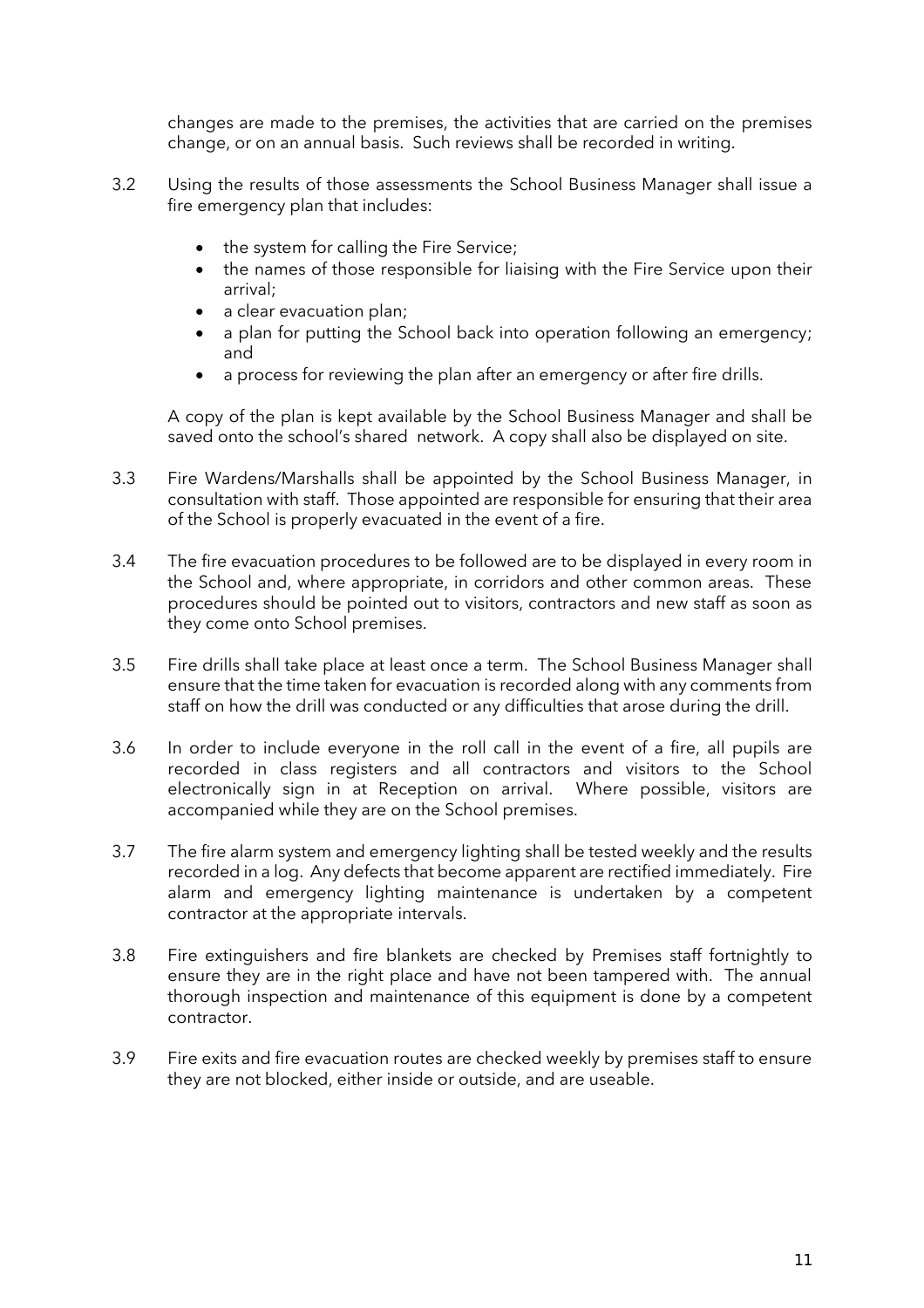## <span id="page-11-0"></span>**4. Contractors**

- 4.1 The Trust holds an authorised contractor list. A contractor may only be admitted to the list after careful assessment of their standards of health and safety management. Their work is monitored and contractors who do not work to the Trust's high standards will be given notice to improve. If no improvement is evident the contractor may be removed from the authorised list. If Schools opt to engage an alternate contractor, they shall ensure that an authorised contractor list is maintained at a local level, taking into consideration their standards of health and safety management.
- 4.2 Only authorised contractors can undertake building, maintenance or other work. Staff using contractors for any work activity must contact the School Business Manager to check that their choice of contractor is authorised.
- 4.3 The School Business Manager ensures that all contractors provide an assessment of the risks of their work and a method statement, detailing how the work will be done, by whom and what equipment will be used, before work starts. Headteachers/Heads of School will be given information on how such work may affect their School to ensure that any extra risks the work may pose are properly controlled.
- 4.4 The School Business Manager shall ensures that all contractors are provided with information on any risks to their workers' health and safety that they may encounter in the course of their work in the School and the control measures in place, for example by ensuring that all maintenance contractors know the exact location of any asbestos in the School buildings.
- 4.5 All contractors are monitored by the Site Manager or the School Business Manager to ensure that they are working to the agreed procedures and are not using unsafe practices. In the event that works are commissioned by the Trust, the Trust Operations Officer will also monitor contractors.
- 46 School Business Managers shall issue plans to all staff showing which contractors are working in School, what work they will be doing and where they will be working in the event that works are being undertaken during term time. Works carried out during school holidays should be notified to those staff directly affected. The Headteacher/Head of School shall check to ensure that there is no possibility of the work causing unnecessary risks in their School and that any increased risks that are inevitable are properly controlled.
- 4.7 The Catering contractor/Catering Manager shall provide evidence that an Assured Safe catering system, or its equivalent, is in operation and that risk assessments for their work are completed and regularly reviewed.

## <span id="page-11-1"></span>**5. First Aid**

5.1 The School Business Manager of each School shall make an assessment of the first aid needs of their School and works with the Headteacher/Head of School to ensure that provision is sufficient. Advice can be sought from the Trust's health and safety advisers where necessary.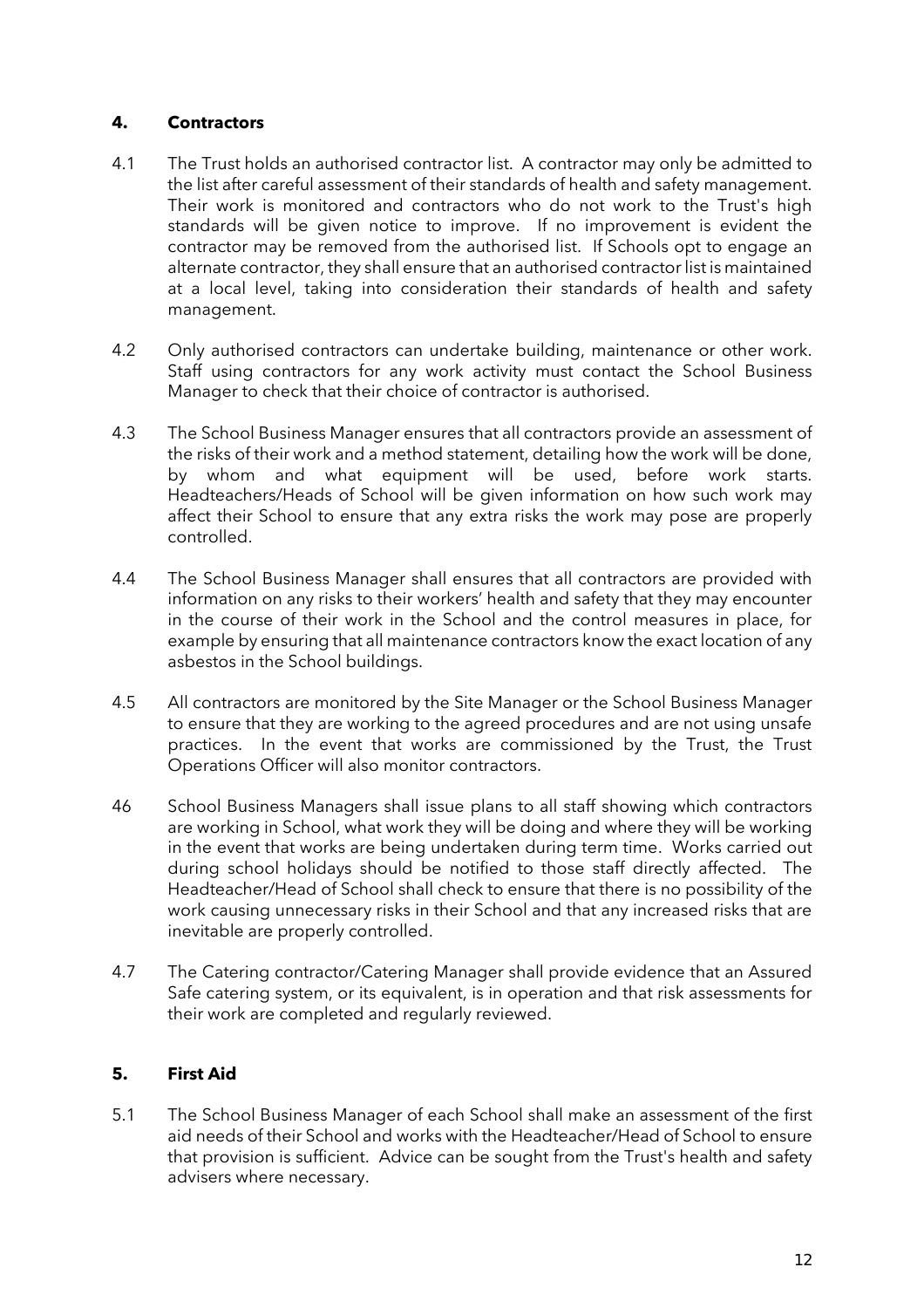- 5.2 The School Business Manager shall ensure that first aid kits are readily available around the School and shall appoint one of the First Aiders to check and re-stock them regularly.
- 5.3 First aid given to staff, pupils or visitors shall be recorded on the School's accident form.

## <span id="page-12-0"></span>**6. Manual handling**

- 6.1 Manual handling is defined as the lifting, supporting, pushing, or pulling of a load by manual force and is governed by the Manual Handling Operations Regulations 1992. Activities that come under this heading include lifting and carrying boxes and books and moving furniture and equipment.
- 6.2 Tasks that involve manual handling that could cause a risk to health or safety are avoided wherever this is reasonably practicable.
- 6.3 The School Business Manager shall ensure that all the remaining manual handling tasks that could pose a risk to health or safety are assessed by a competent assessor. Where the assessment shows that equipment, for example a sack barrow or trolley, is needed to reduce the risks, this shall be provided.
- 6.4 A sample manual handling assessment form is attached to this Policy, along with instructions on how to do an assessment. Each assessment will consider the task, the individual doing the task, the load and the environment in which the work will be done.
- 6.5 Where assessments show that action is needed across the Trust, recommendations shall be passed to the Trust Operations Officer on what needs to be done to reduce any significant risks found.
- 6.6 All staff whose work includes manual handling shall be trained in how to operate any equipment that is needed and in safe ways of moving and handling loads.

#### <span id="page-12-1"></span>**7. Premises**

#### <span id="page-12-2"></span>**7.1 Maintenance**

- 7.1.1 The School Business Manager of each School shall survey their premises once a term with the relevant Health and Safety Governor and Premises staff, looking at structural, health and safety and decorative issues. A prioritised action plan shall be constructed from the survey, giving priority to any matter that could significantly affect the health and safety of staff, pupils, contractors or visitors.
- 7.1.2 Premises staff shall maintain a system of premises defects reporting and prioritises the actions needed according to the level of risk to staff and pupils that the defect presents.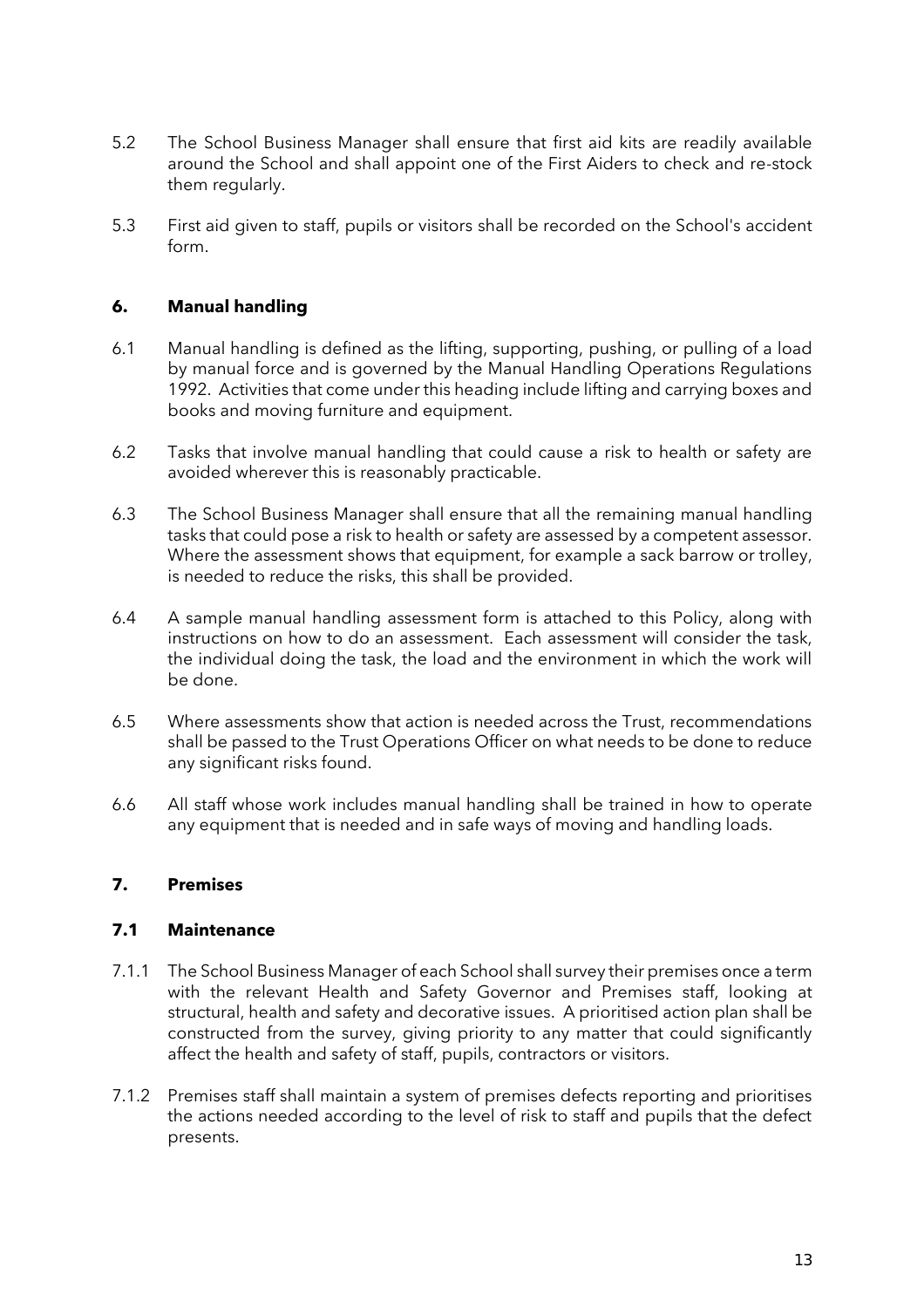7.1.3 All heating, lighting and ventilation systems shall be maintained in an efficient state, efficient working order and good repair.

## <span id="page-13-0"></span>**7.2. Asbestos**

- 7.2.1 The School Business Manager shall ensure that an asbestos survey is undertaken, and a register kept of any asbestos that is found, showing its location and condition. The register is kept at Reception and all contractors or employees who need to penetrate walls or other parts of the structure are required to sign the register to show that they have been made aware of the location of asbestos.
- 7.2.2 All staff members who may accidentally be exposed to asbestos through their work are given asbestos awareness training, which is refreshed annually.
- 7.2.3 Any work undertaken on the premises that would involve major refurbishment, particularly removing or penetrating stud walls, or demolition of parts of the structure, will not begin until a refurbishment and demolition survey has been undertaken by a competent person.
- 7.2.4 The condition of encapsulated asbestos in the buildings shall be periodically monitored to ensure that it remains undamaged. Any changes to its condition are noted in the asbestos register by the Site Manager and reported to the School Business Manager.

#### <span id="page-13-1"></span>**7.3 Lighting, heating and ventilation**

- 7.3.1 The Site Manager shall check the condition of lights regularly and is expected to replace any that are defective as soon as they are found.
- 7.3.2 Light fittings and diffusers are cleaned regularly.
- 7.3.3 The Site Manager for each School ensures that the heating system is able to maintain a reasonable temperature throughout the School. If any part of the system becomes defective or inefficient this shall be reported to the School Business Manager, who shall ensure that resources are made available to rectify the situation.
- 7.3.4 A competent contractor, Delron Services Limited (DSL), is employed to maintain the heating systems throughout the Trust. Any contractors working on gas systems must be Gas Safe registered. Boilers shall be checked at least weekly by the Site Manager and are given a thorough examination annually by DSL. Oil fired boilers shall be inspected twice yearly as part of the Trust's Reactive Repairs and Maintenance Agreement with DSL. The Trust Operations Officer and each School's Site Manager shall keep a record of all checks and examinations.
- 7.3.5 Ventilation systems shall be checked termly to ensure that all are operational and clean. The Site Manager shall check that staff are using ventilation properly to ensure a sufficient supply of fresh air in their teaching rooms and work areas.
- 7.3.6 The kitchen ventilation systems shall be cleaned daily by the Catering staff and deep cleaned annually by a competent contractor.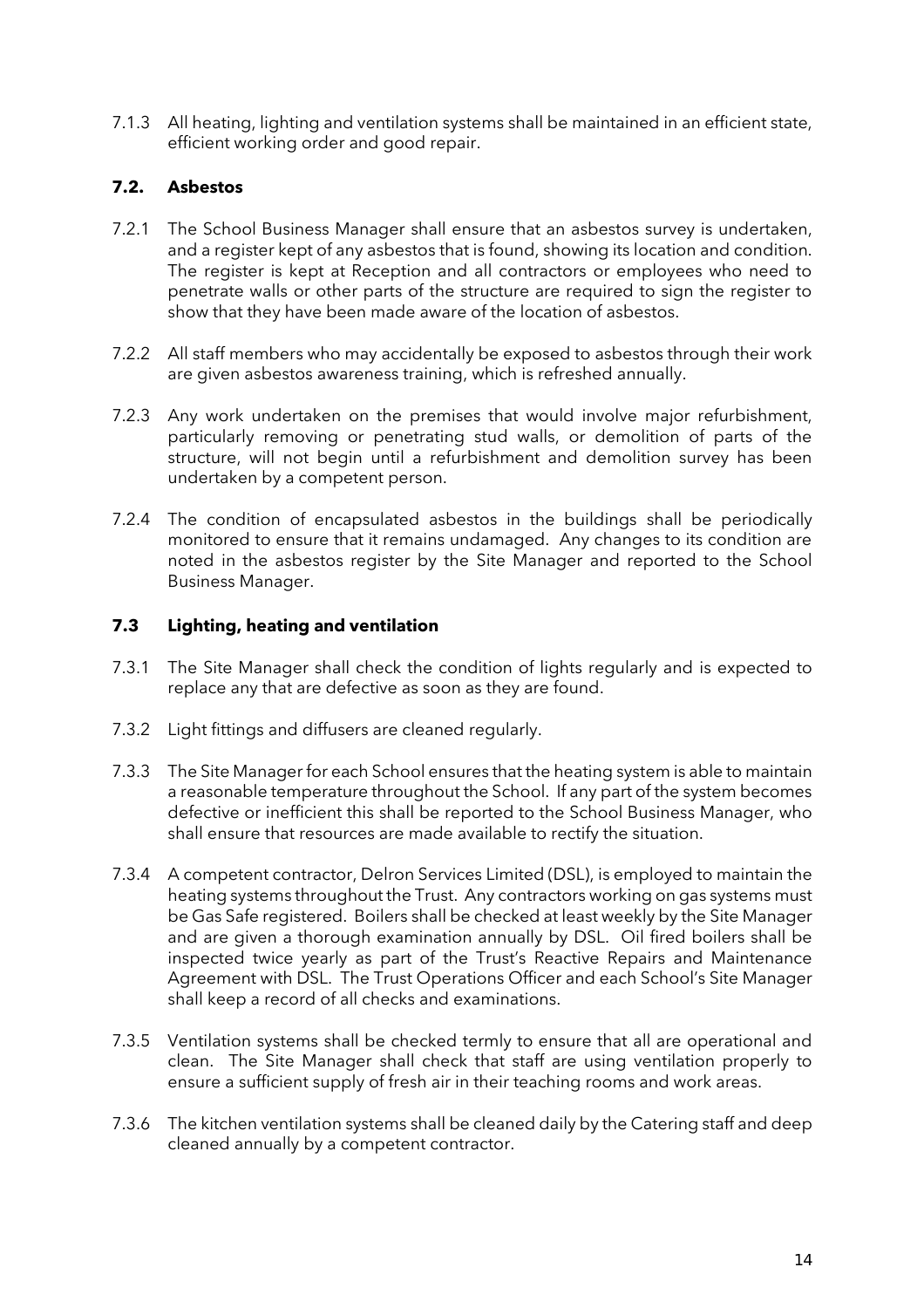- 7.3.7 Windows that are accessible (at shoulder height or below, for example) have either been replaced with safety glass or covered with film to ensure the glass breaks safely.
- 7.3.8 Windows and skylights shall be included in the termly site survey, which checks that these all open and close safely and easily.
- 7.3.9 The Site Manager shall ensure that blinds or curtains are provided in the rooms where sun can increase the temperature to an uncomfortable level.

## <span id="page-14-0"></span>**7.4 Corridors, staircases, footpaths and outdoor traffic areas**

- 7.4.1 Staircases shall be checked termly by the Site Manager to ensure treads are not so worn as to be unsafe and that handrails are secure.
- 7.4.2 The grounds of each School are maintained either by a competent contractor using his own equipment or the School's Premises staff. Where the School Premises staff maintain the grounds, suitable and sufficient risk assessments will be undertaken, including for all equipment used. All equipment used will be suitable for the job and maintained in an efficient state, in efficient working order and in good repair.
- 7.4.3 The Site Manager ensures that risk assessments are completed for all premises tasks and the work is monitored by the School Business Manager to ensure that it is done safely.
- 7.4.4 Vehicle and pedestrian traffic is kept separate on all School sites, where this is reasonably practicable. The Site Manager monitors vehicle movements and parking on each site to ensure that there is no risk to pedestrians.
- 7.4.5 The Site Manager ensures that vehicle routes and parking areas in each School are clearly marked and the markings are checked and renewed as necessary.
- 7.4.6 All delivery companies coming on to School premises are requested to ensure that their delivery vehicles are fitted with audible and visible reverse warnings. Wherever possible, deliveries are arranged for times when pupils are not in the playground areas.
- 7.4.7 Parents are discouraged from bringing vehicles into the School grounds. Staff and visitors are prohibited from parking anywhere other than the designated parking areas. Any person who parks a vehicle on a yellow hatched emergency vehicle area is asked to move it immediately.
- 7.4.8 The Site Manager ensures that all pedestrian walkways and traffic routes are adequately lit and remain in a state of good repair.

## <span id="page-14-1"></span>**7.5 Cleanliness and waste**

- 7.5.1 The School Business Manager shall ensure that a high standard of cleanliness is maintained consistently throughout the School.
- 7.5.2 The Site Manager shall ensure that there are sufficient waste receptacles throughout the School and that they are emptied regularly.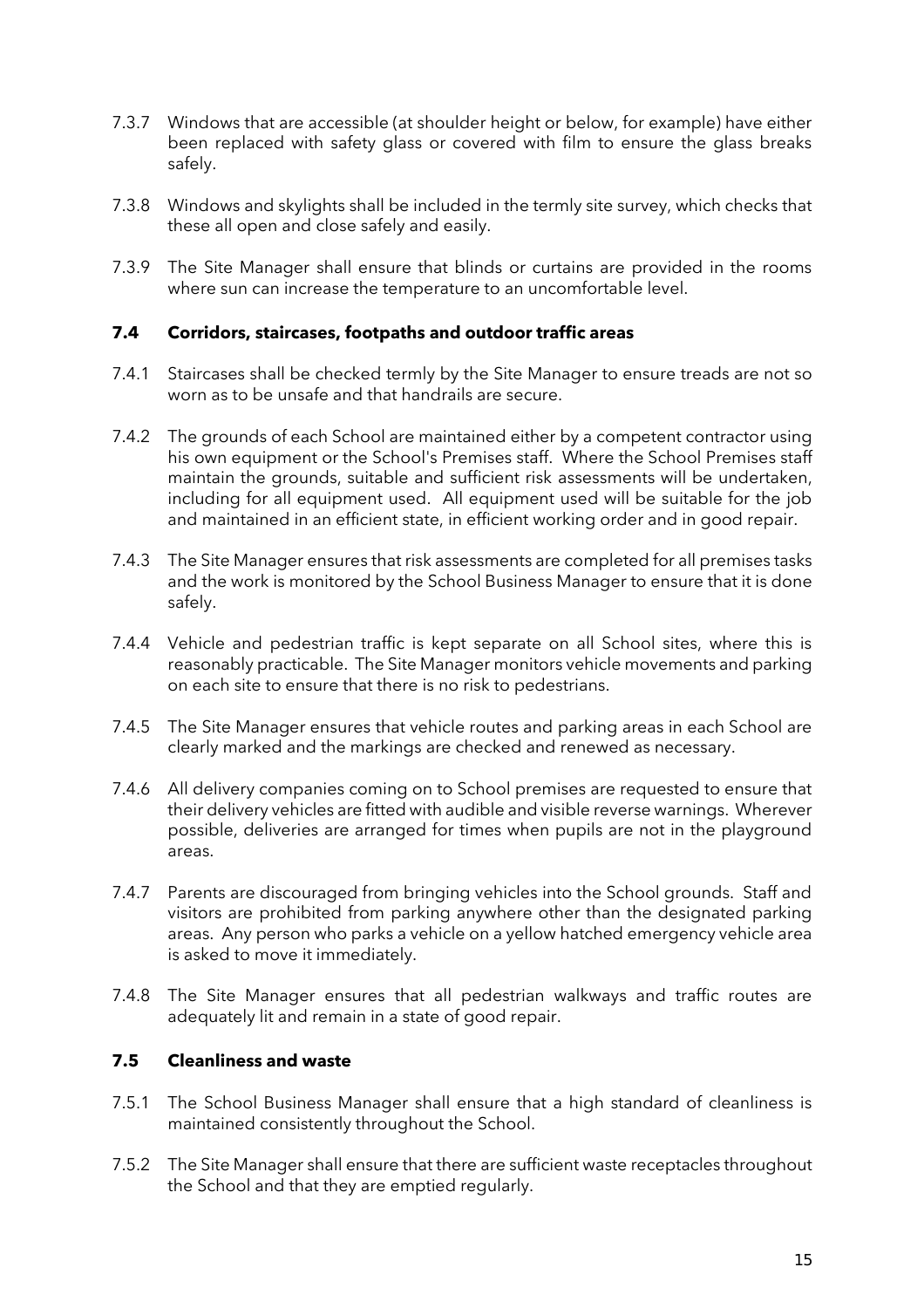- 7.5.3 The Site Manager shall ensure that waste does not accumulate outside and that waste bins are sited away from School buildings.
- 7.5.4 The School kitchen is deep cleaned annually by a competent contractor.

## <span id="page-15-0"></span>**7.6 Welfare facilities**

- 7.6.1 The toilets provided for pupils and staff shall be kept clean, tidy, well-ventilated and lit. The Site Manager shall ensure that there is always an adequate supply of toilet tissue, soap and paper towels or hand driers in all toilets and washrooms.
- 7.6.2 Staff shall be provided with a comfortable room that is equipped for making hot drinks, heating food and resting.
- 7.6.3 Pupils and staff have a canteen or rest area where meals can be taken. Staff who handle chemicals or other hazardous substances in their work are prohibited from eating in their work area.
- 7.6.4 All rest and eating areas are kept clean, tidy, well-lit and properly ventilated with sufficient seating for the number of staff who will need them.

## <span id="page-15-1"></span>**7.7 Electricity**

- 7.7.1 The School Business Manager shall ensure that all portable electrical equipment is tested annually by a competent contractor. Staff are prohibited from bringing personal electrical equipment into School to use unless it has a current test certificate and its use has been approved by the School Business Manager.
- 7.7.2 The electrical installation of each School shall be tested every five years by a qualified electrician to ensure it complies with BS:7671. Any remedial works shall be promptly organised by the School Business Manager.
- 7.7.3 All staff shall ensure that electrical outlets in their working areas are easily accessible by them so that the power supply can be isolated quickly if this becomes necessary. In infant and early years settings, outlets shall have socket covers fitted to protect younger children.
- 7.7.4 All staff are required to visually check the condition of plugs, cables and insulation on electrical equipment before using it and shall report any damage to the Site Manager immediately, who shall take it out of use.
- 7.7.5 Electrical intake cupboards shall be kept clear of combustible materials, be marked with an electrical hazard warning and be kept locked.
- 7.7.6 Any maintenance or other electrical work shall be completed by a competent person, who shall isolate the supply before starting work.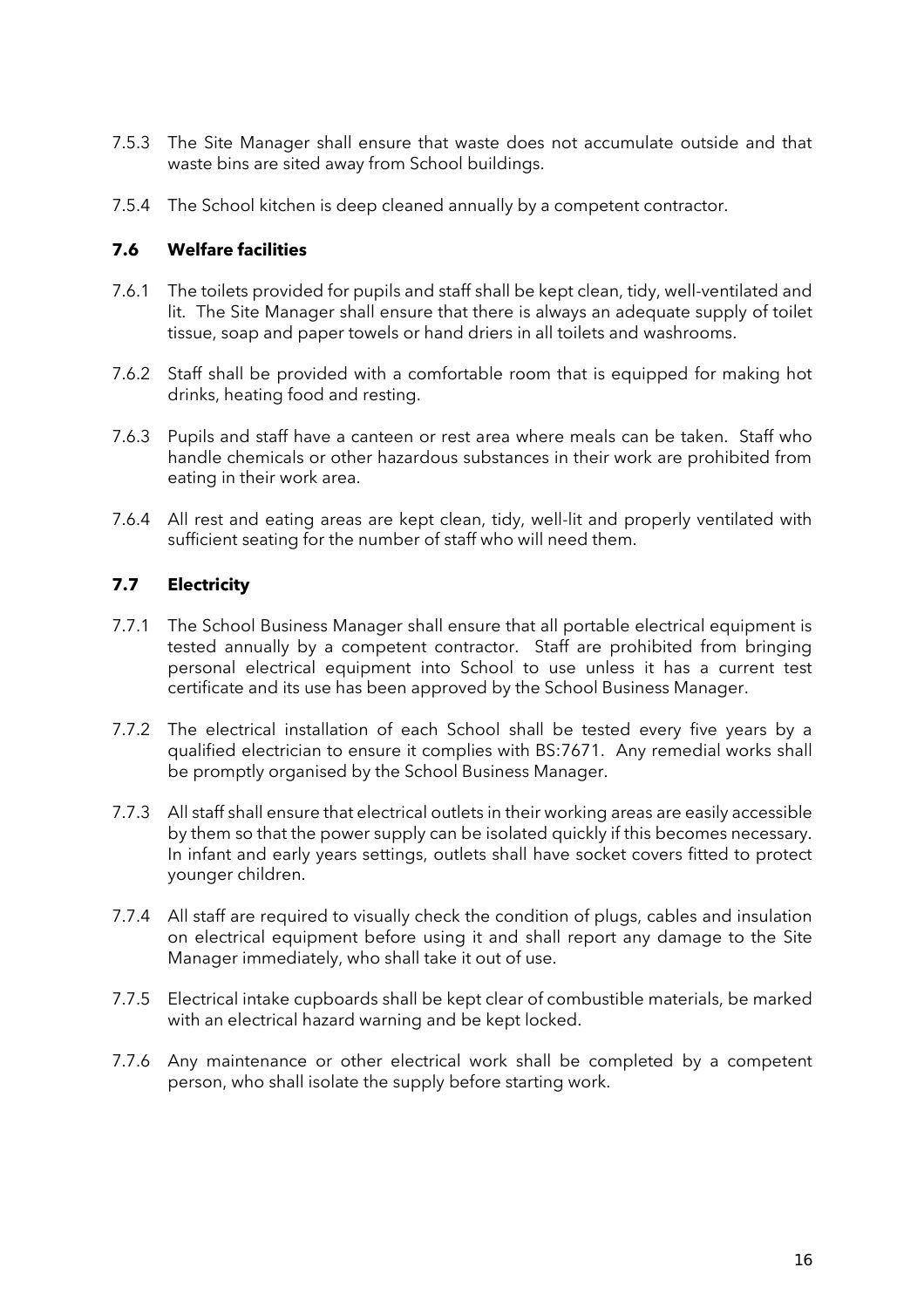## <span id="page-16-0"></span>**7.8 Legionella**

- 7.8.1 The School Business Manager shall ensure that a legionella risk assessment has been completed, in accordance with HSE Guidance Note L8.
- 7.8.2 In most cases, a legionella control regime is outsourced to a competent contractor selected by the Trust. The Trust Operations Officer shall ensure that such a contract is reviewed annually. The School Business Manager shall ensure that the Site Manager undertakes weekly tasks not included within the control regime, specifically the flushing of seldom used outlets. The Site Manager is responsible for ensuring that this task is carried out and recorded.
- 7.8.3 In cases where the School undertakes a legionella control regime in-house, the School Business Manager shall be responsible for ensuring that regular water temperature checks, water system cleanliness and dosing procedures that are shown to be required by the legionella risk assessment are carried out and recorded.
- 7.8.4 The School Business Manager shall be responsible for ensuring that the School's Water Hygiene Control Scheme is reviewed annually, or a new risk assessment undertaken by the Trust's appointed competent contractor, in the event of any change to the water installation.
- 7.8.5 The School Business Manager shall be responsible for ensuring that there is an emergency plan in place to deal with any accidental exposure to legionella bacteria.

## <span id="page-16-1"></span>**7.9 Lifts**

- 7.9.1 Any lifts in premises shall be kept clean and weekly checks shall be made to ensure that the emergency call buttons work. The Site Manager shall ensure that a procedure is in place for responding to an alarm
- 7.9.2 All lifts are maintained in an efficient state, in efficient working order and good repair. A competent contractor is used to maintain the lifts. In addition, a statutory inspection is carried out on the lifts every six months by the Trust's chosen insurance company in compliance with the Lifting Operations and Lifting Equipment Regulations (LOLER) 1998, given that they are used for lifting people.

#### <span id="page-16-2"></span>**8. Equipment**

- 8.1 The Site Manager shall keep a schedule of all equipment in use throughout the School that would cause harm to staff or pupils if it failed. The schedule shall include the maintenance each piece of equipment needs and a record of repair and maintenance work carried out.
- 8.2 The School Business Manager shall ensure that all new work equipment conforms to EU Regulations and Directives or other recognised standards, bears the CE mark and is suitable for the purpose for which it is to be used.
- 8.3 Employees shall only use work equipment that they have been trained to use or that has clear and comprehensible instructions provided with it.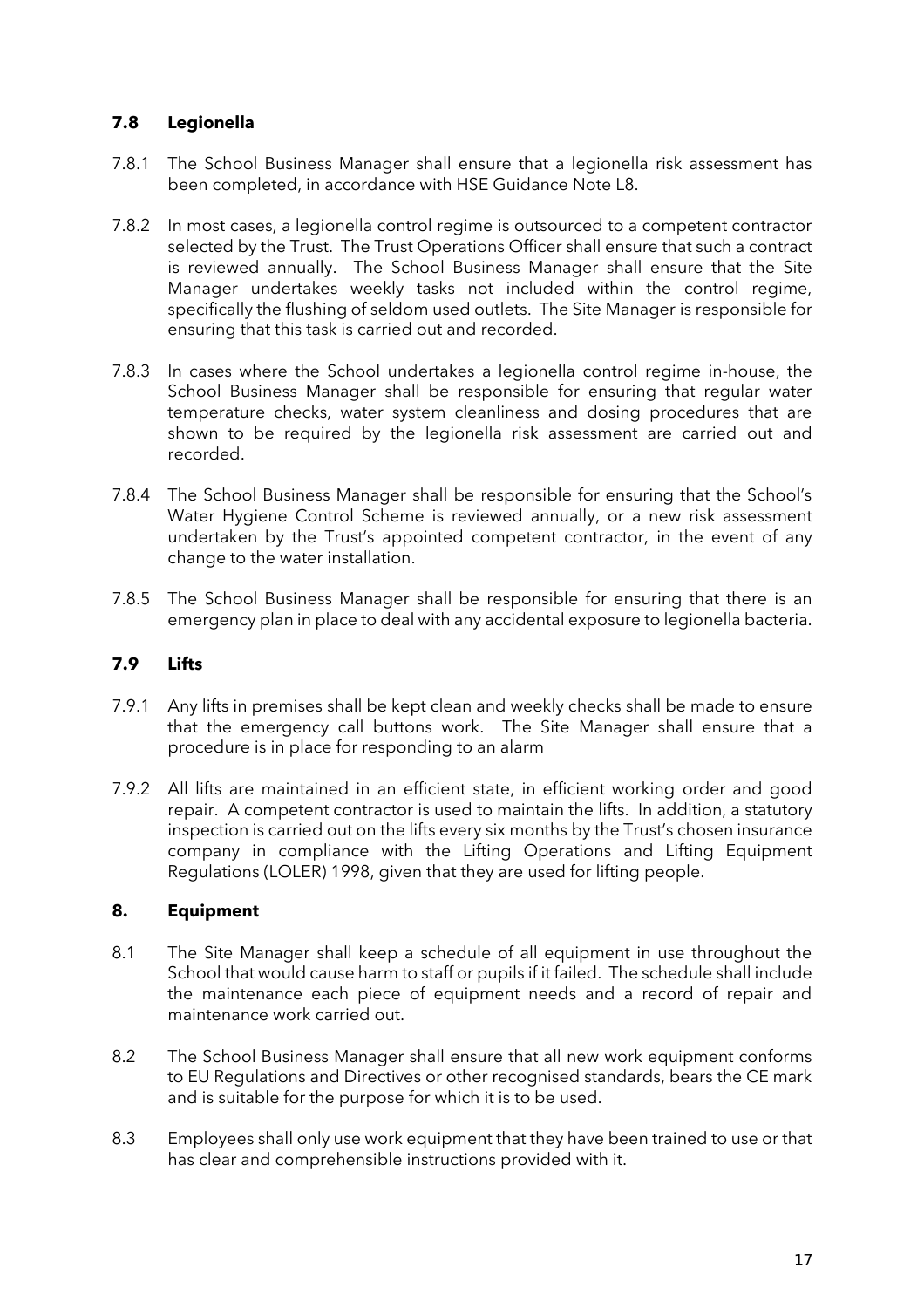- 8.4 Heads of Department shall be responsible for the maintenance and use of equipment for teaching in their area, ensuring that any training needed to use the equipment safely is given.
- 8.5 The Site Manager shall be responsible for ensuring that all work equipment used by Premises staff is fit for purpose and properly maintained. This shall be achieved through regular inspections of equipment and repair or replacement when defects are evident.
- 8.6 The Site Manager shall be responsible for ensuring that any equipment that is subject to statutory checks or thorough examinations is made available when required and for ensuring that any equipment found to be defective is taken out of service immediately.
- 8.7 The Site Manager shall ensure that all staff have the training they need to use work equipment safely and without risks to their health.
- 8.8 The School Business Manager shall arrange for all playground equipment to be inspected at least annually by a competent person and shall be responsible for acting on the subsequent report promptly. Playground equipment, including safety surfacing, is checked weekly by the Site Manager.

## **9. Security**

- 9.1 The Site Manager shall ensure that the School has clearly visible notices requesting all visitors to the School to report to Reception and that all internal doors are fitted with security devices, where necessary, that allow access only to authorised personnel.
- 9.2 Corridor doors in each School shall be locked at the end of the School day to restrict access to other areas of the School.
- 9.3 Children shall be supervised during play times and gates are kept closed.
- 9.4 Exit doors that could be opened from the inside by children or from the outside by intruders shall be fitted with security locks. Where these doors are also used as fire exits, panic bolts or locks that are easily opened by an adult shall be fitted. These shall be regularly maintained to ensure they can be opened quickly in an emergency.
- 9.5 The School Business Manager shall ensure that there is a system in place in each School to summon help in an emergency.

## <span id="page-17-0"></span>**10. Off-site activities**

10.1 The School's Educational Visits Co-ordinator shall carefully assess the risks of each activity to ensure that sufficient risk controls are in place to give a reasonable level of safety for pupils and staff.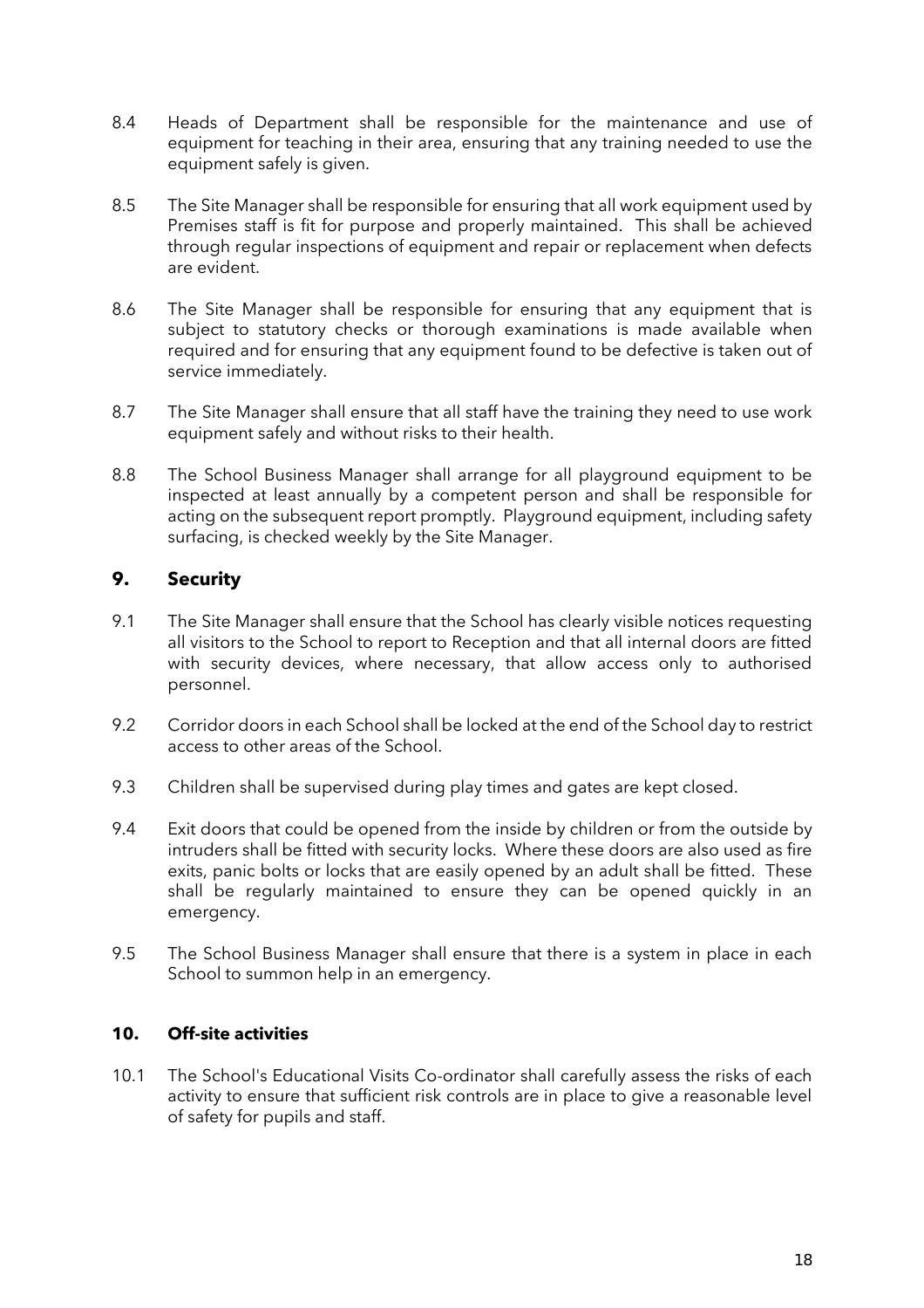- 10.2 The arrangements and the risk assessment shall be passed to the Headteacher/Head of School so that the arrangements can be checked for safety and security.
- 10.3 The arrangements for day trips shall include a check on the first aid and emergency arrangements at the intended destination, the names and qualifications of staff who will instruct or work with the pupils and ensuring there will be sufficient staff for the trip, taking into account the number of pupils involved and whether two drivers are needed for longer trips. Information about the numbers of pupils and their abilities will be supplied to the intended destination, if applicable, in advance to ensure that they can be properly accommodated.
- 10.4 The School Business Manager shall ensure that coach operators engaged by the School to transport pupils and staff are able to comply with all the legal requirements relating to public transport by requesting sight of their operating licence, proof of their drivers' competence and taking up references from other users of the service.

## <span id="page-18-0"></span>**11. Hazardous substances**

- 11.1 The Site Manager shall ensure that the School complies with the Control of Substances Hazardous to Health (COSHH) Regulations 2002 (as amended) with respect to cleaning and other chemicals used for premises work.
- 11.2 In Secondary Phases, the Head of Science shall take responsibility for ensuring the safe use, handling and storage of any substances that are classed as hazardous, using CLEAPSS guidance. Risk Assessments are delegated to the Lead Science Technician.
- 11.2 Any activities that involve using hazardous substances shall be assessed to estimate the level of risk involved. If any significant risk is identified consideration is given to either eliminating the use of the substance or substituting a less hazardous substance. If neither of these courses of action are possible, then all precautions shall be taken to ensure that the risk is properly controlled, in accordance with the recommendations in the Approved Code of Practice attached to the Regulations.
- 11.3 Where information about a substance is not given on the label, or the substance is supplied in large quantities, the Site Manager shall request a safety data sheet from the supplier (all suppliers are legally obliged to supply this) and the following information shall be kept with the substance:
	- chemical composition of the substance;
	- any ill-health effects, such as irritation of the eyes, narcosis, etc.;
	- any protective clothing or equipment needed for handling;
	- how to deal with spillages; and
	- first aid or emergency treatment that may be needed
- 11.4 All members of staff who regularly handle hazardous substances shall be trained in their use and in the requirements of the COSHH Regulations.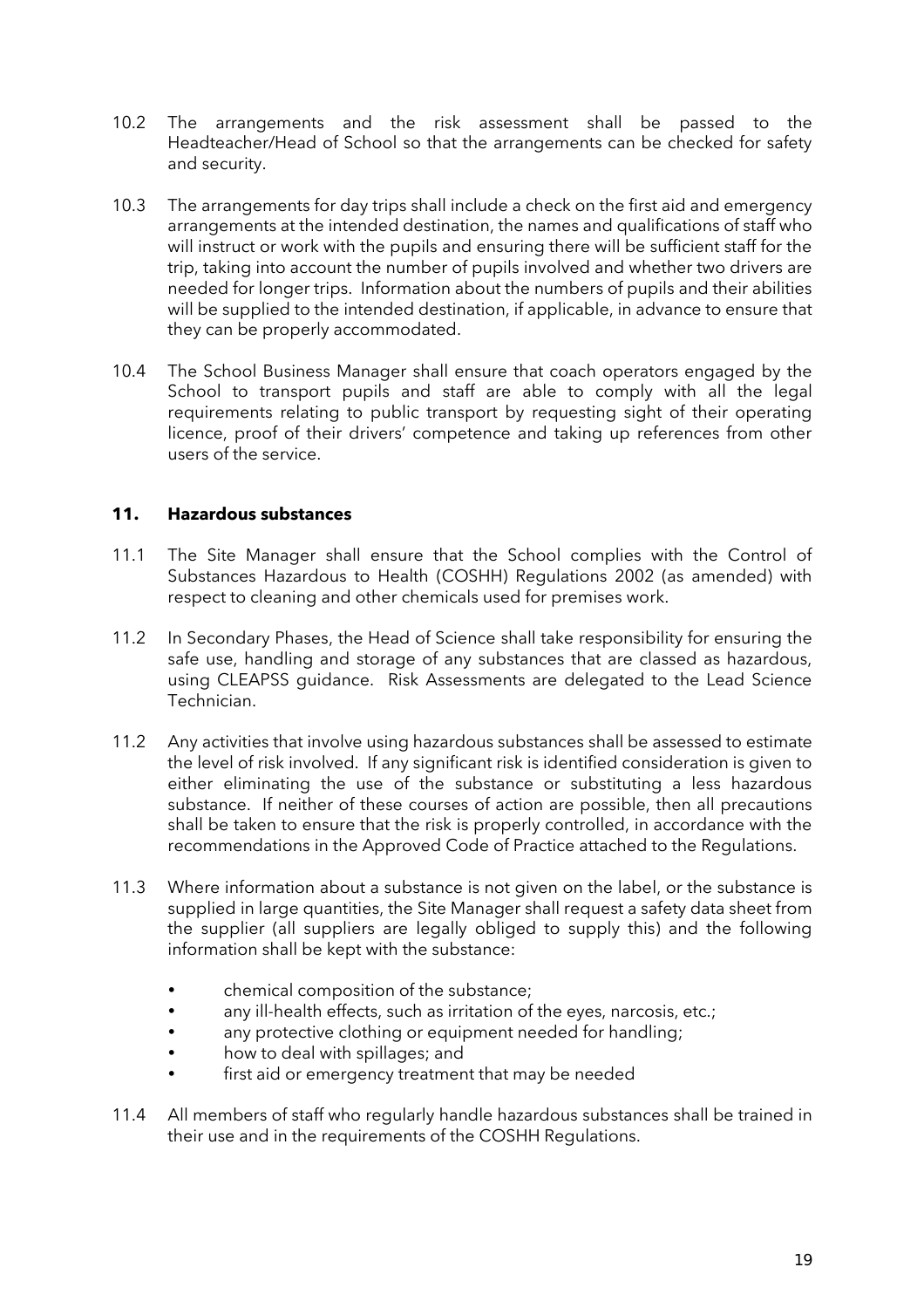#### <span id="page-19-0"></span>**12. Occupational health**

- 12.1 The School Business Manager shall identify any staff who are shown by the risk assessments (including DSE workstation assessments) to be at risk from occupational health disorders, for example, stress, musculo-skeletal injury, handarm vibration syndrome or eye strain, with a view to recommending further risk controls.
- 12.2 The School Business Manager shall ensure that all School employees are given information on any risks to their health arising from their work and the measures that are in place to control those risks. Any new working procedures are agreed on and the Headteacher/Head of School shall ensure that they are always used. This may include such matters such as regular rest breaks from Video Display Unit (VDU) work, or using equipment for manual handling.
- 12.3 Smoking is strictly prohibited on all Trust premises.
- 12.4 The Headteacher/Head of School shall inform the School Business Manager if any member of staff reports that she is pregnant. A risk assessment shall be undertaken, with the member of staff, to identify any additional risks her work may pose to herself, the baby or others. Her duties shall then be revised to reduce the risks, where possible. If this is not possible, then the member of staff will be suspended on full pay.
- 12.5 Rest facilities, including a place to lie down, are provided for both nursing and expectant mothers.
- 12.6 The School Business Manager shall ensure that pre-employment screening is in place and that any reasonable adjustments that are shown to be needed are made without undue delay.
- 12.7 Before any employee returns to work after an extended period of sickness absence or following an accident, the School Business Manager shall ensure that a return-towork meeting is carried out to help the employee to return without undue stress and to consider what reasonable adjustments may need to be made to either the workplace, the equipment they use or the work that they do and any support that they may need.
- 12.8 The School shall ensure that it has processes in place to manage the risks of stress at work and the promotion of employee wellbeing.

## <span id="page-19-1"></span>**13. Workplace Vehicles and Driving**

- 13.1 All workplace vehicles, such as minibuses, shall be serviced and maintained to ensure that they are safe to use.
- 13.2 Checks shall be carried out by the driver prior to using the vehicle to ensure that it is safe to use, including that all safety devices are working correctly.
- 13.3 Any staff driving the minibus shall be trained and approved to do so.